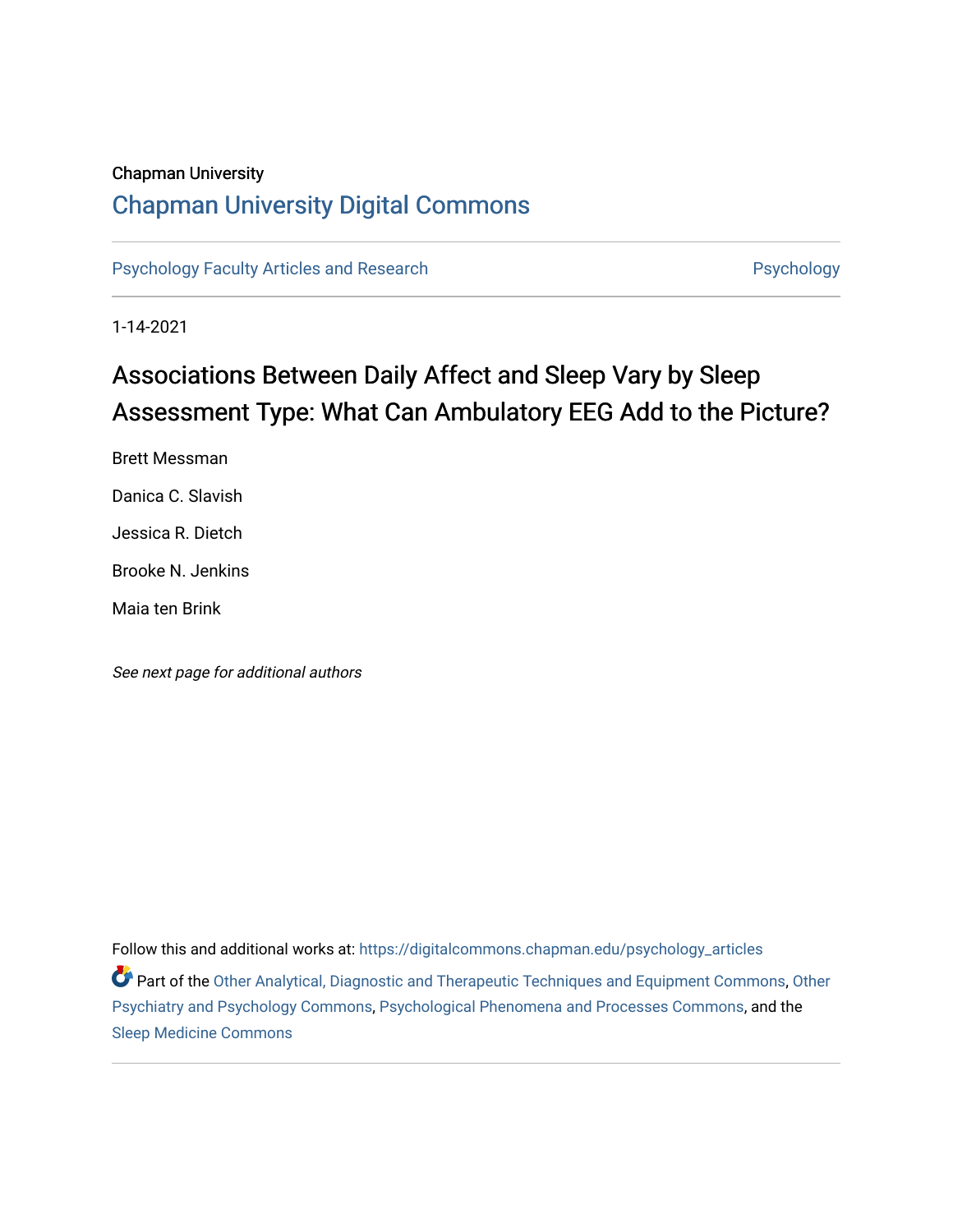### Associations Between Daily Affect and Sleep Vary by Sleep Assessment Type: What Can Ambulatory EEG Add to the Picture?

#### **Comments**

NOTICE: this is the author's version of a work that was accepted for publication in Sleep Health. Changes resulting from the publishing process, such as peer review, editing, corrections, structural formatting, and other quality control mechanisms may not be reflected in this document. Changes may have been made to this work since it was submitted for publication. A definitive version was subsequently published in Sleep Health, volume 7, issue 2, in 2021. <https://doi.org/10.1016/j.sleh.2020.11.009>

The Creative Commons license below applies only to this version of the article.

#### Creative Commons License

## $\bigcirc$   $\bigcirc$   $\bigcirc$

This work is licensed under a [Creative Commons Attribution-Noncommercial-No Derivative Works 4.0](https://creativecommons.org/licenses/by-nc-nd/4.0/) [License](https://creativecommons.org/licenses/by-nc-nd/4.0/).

Copyright Elsevier

#### Authors

Brett Messman, Danica C. Slavish, Jessica R. Dietch, Brooke N. Jenkins, Maia ten Brink, and Daniel J. Taylor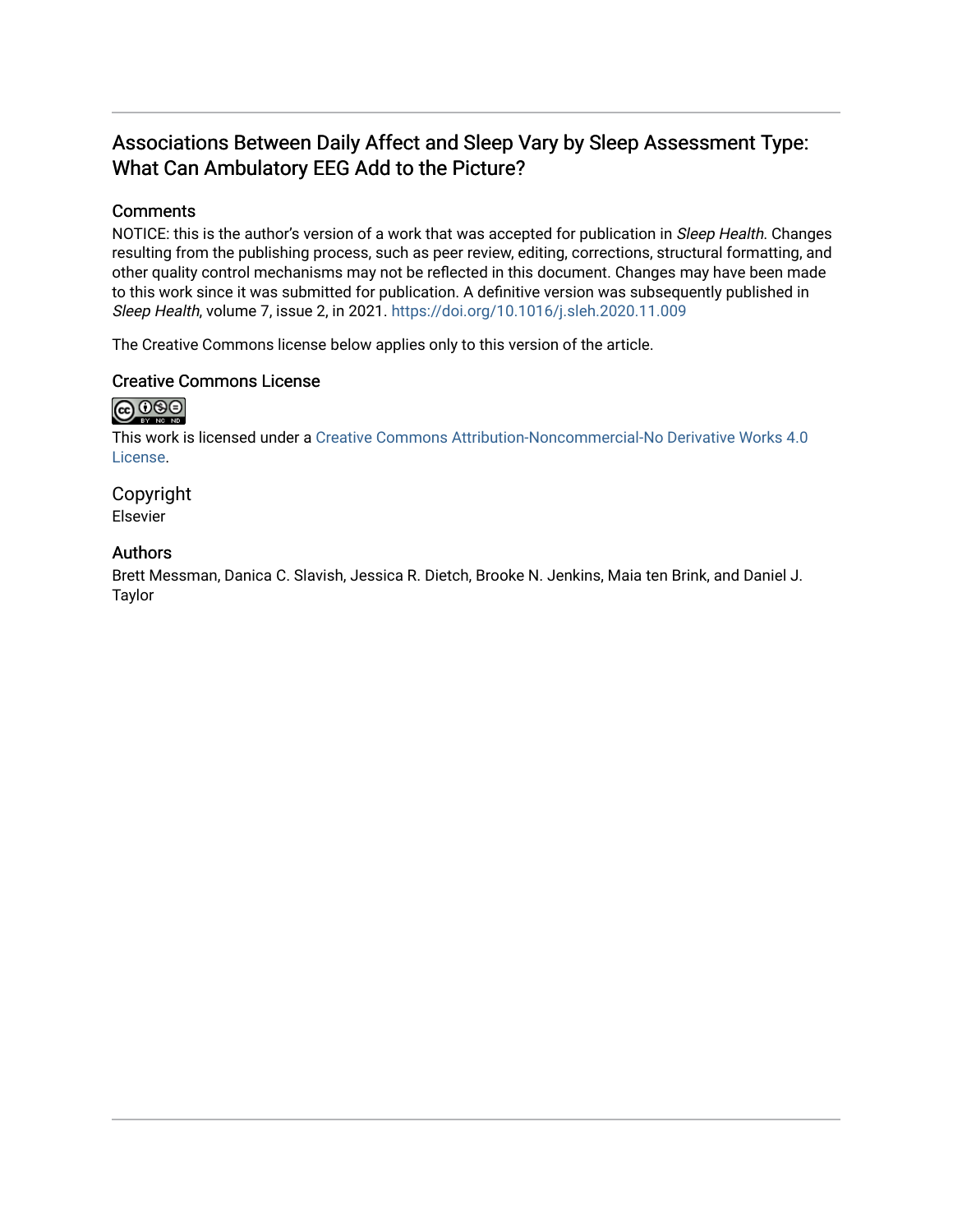# **Associations between daily affect and sleep vary by sleep assessment type: What can**

#### **ambulatory EEG add to the picture?**

Brett A. Messman, BA<sup>a</sup> Danica C. Slavish, PhD<sup>a</sup> Jessica R. Dietch, PhDa,1,2 Brooke N. Jenkins, PhD<sup>b</sup> Maia ten Brink, BS<sup>c</sup> Daniel J. Taylor, PhD<sup>a,3</sup>

aDepartment of Psychology, University of North Texas, 1155 Union Circle #311280, Denton, TX 76203, USA

bChapman University, Department of Psychology, One University Drive, Orange, CA 92866 USA

c Stanford University, Department of Psychology, 450 Jane Stanford Way, Building 420, Stanford, CA 94305 USA

Present Addresses:

1 Stanford University School of Medicine, Department of Psychiatry and Behavioral Sciences, 401 Quarry Road, Palo Alto, CA, 94034, USA

2VA Palo Alto Health Care System, War Related Illness and Injury Study Center, 3801 Miranda Ave, Bldg 5, Palo Alto, CA, 94034, USA

3Department of Psychology, University of Arizona, 1503 E University Blvd. Building 68, Tucson, AZ 85721, USA

**Corresponding Author:** Danica Slavish, Department of Psychology, University of North Texas, 1155 Union Circle #311280, Denton, TX, 76203; [danica.slavish@unt.edu;](mailto:danica.slavish@unt.edu) [danica.slavish@gmail.com;](mailto:danica.slavish@gmail.com) +1 (940) 369-5222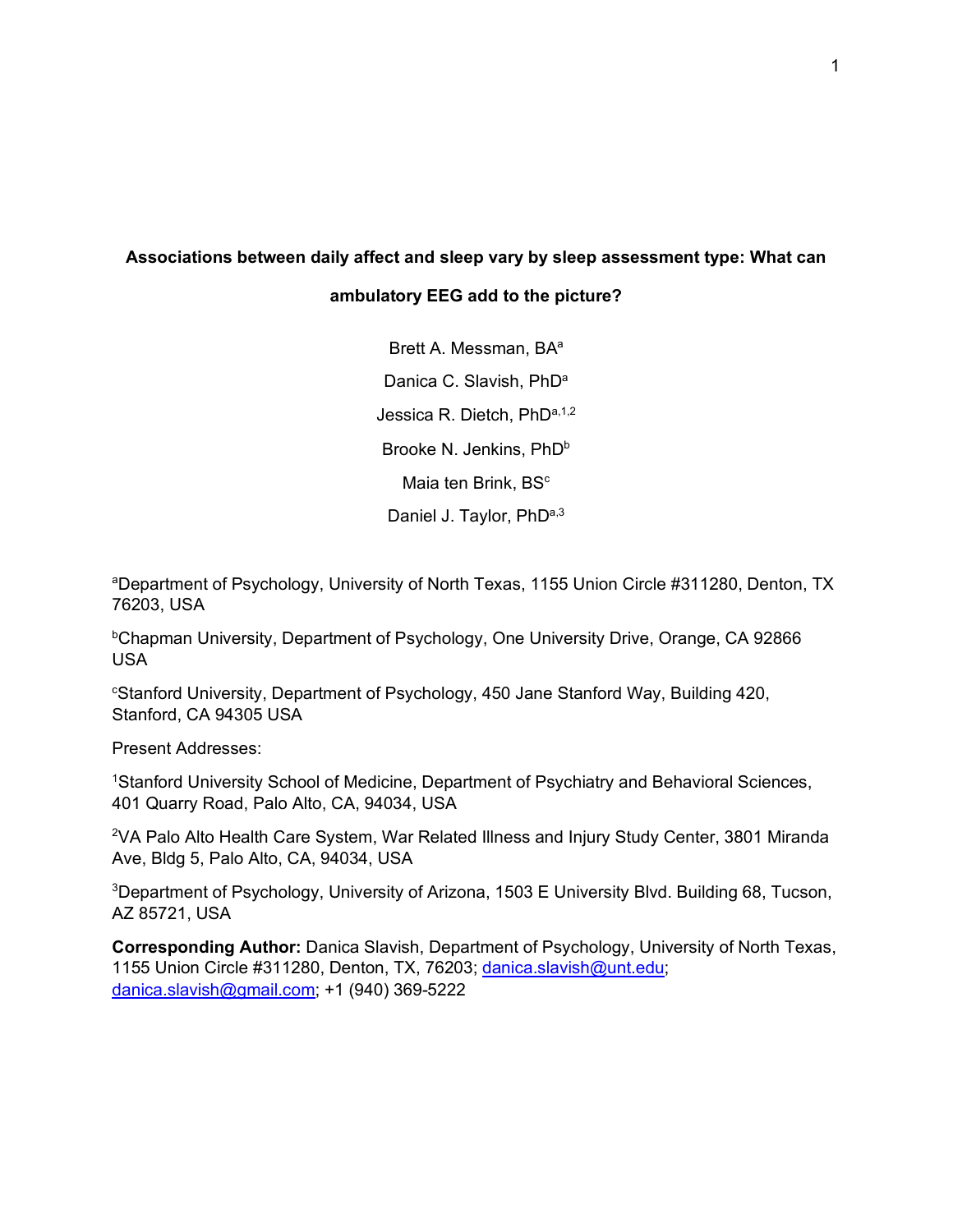#### **Abstract**

**Objective/Background:** Disrupted sleep can be a cause and consequence of affective experiences. However, daily longitudinal studies show sleep assessed via sleep diaries is more consistently associated with positive and negative affect than sleep assessed via actigraphy. The objective of the study was to test whether sleep parameters derived from ambulatory electroencephalography (EEG) in a naturalistic setting were associated with day-to-day changes in affect. **Participants/Method:** Eighty adults (mean age = 32.65 years, 63% female) completed 7 days of affect and sleep assessments. We examined bidirectional associations between morning positive affect and negative affect with sleep assessed via diary, actigraphy, and ambulatory EEG. **Results:** Mornings with lower positive affect than average were associated with *higher* diary- and actigraphy-determined sleep efficiency that night. Mornings with higher negative affect than average were associated with *longer* actigraphy-determined total sleep time that night. Nights with longer diary-determined total sleep time, greater sleep efficiency, and shorter sleep onset latency than average were associated with *higher* next-morning positive affect, and nights with lower diary-determined wake-after-sleep-onset were associated with *lower* next-morning negative affect. EEG-determined sleep and affect results were generally null in both directions: only higher morning negative affect was associated with longer REM sleep that night. **Conclusions:** Self-reported sleep and affect may occur in a bidirectional fashion for some sleep parameters. EEG-determined sleep and affect associations were inconsistent but may still be important to assess in future studies to holistically capture sleep. Single-channel EEG represents a novel, ecologically valid tool that may provide information beyond diaries and actigraphy.

**Keywords:** *electroencephalography; positive affect; negative affect; actigraphy; sleep diary; longitudinal*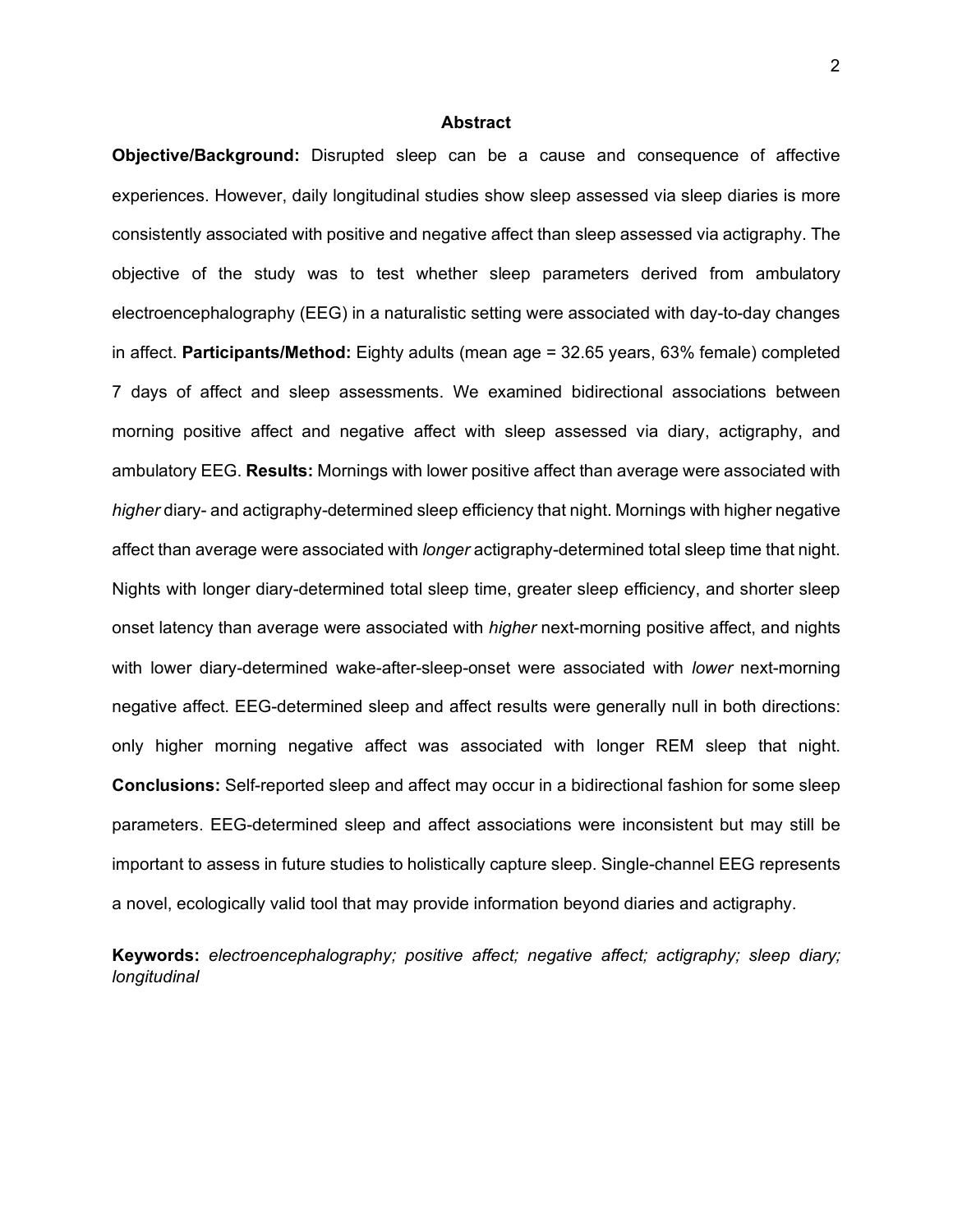#### **1. Introduction**

A large body of literature has examined the reciprocal links between sleep and affect. $^{\rm 1-5}$ Higher positive affect, such as feelings of happiness and joy, and lower negative affect, such as feelings of anger and sadness, are both associated with better sleep outcomes (i.e., better sleep quality, longer sleep duration, shorter sleep latency).<sup>6</sup> Conversely, better sleep is associated with higher positive affect and lower negative affect.<sup>6</sup> A main limitation of this work is the reliance on self-reported assessment of sleep. A few studies have attempted to alleviate this limitation by using inferred measures of sleep (e.g., actigraphy), but have found inconsistent associations between sleep and affect.<sup>7-10</sup> In general, self-reported sleep parameters are more strongly associated with affect than actigraphy-derived sleep parameters. <sup>6</sup> Research is needed to clarify the daily associations between affect and sleep using rigorous, comprehensive, and more direct measures of sleep.

Studies of sleep and affect often trade the benefits of well-controlled laboratory measures with more ecologically valid ambulatory measures. Many experimental laboratory-based studies have also confirmed that sleep and affect are strongly associated.<sup>2,11-18</sup> Longer total sleep time, higher sleep quality, shorter sleep onset latency, less wake-after-sleep-onset, and longer rapid eye movement (REM) sleep have each been bidirectionally associated with lower negative and higher positive affect in laboratory settings.<sup>2,11-18</sup> Although laboratory studies of sleep or affect manipulation allow for increased experimental control, they likely do not generalize to an individual's everyday experience of affect or sleep.

#### **1.2. Ambulatory Studies of Affect and Diary- and Actigraphy-Determined Sleep**

One alternative to laboratory-based studies of sleep and affect that offers increased ecological validity is ambulatory-based studies, which assess sleep and affect in individuals' everyday environments using non-invasive methods. Typically ambulatory studies measure sleep using self-report sleep diaries<sup>19</sup> and/or actigraphy.<sup>20</sup> Sleep diaries are the gold standard of subjective sleep measurement and capture an individuals' *perception* of their sleep/wake cycle. 19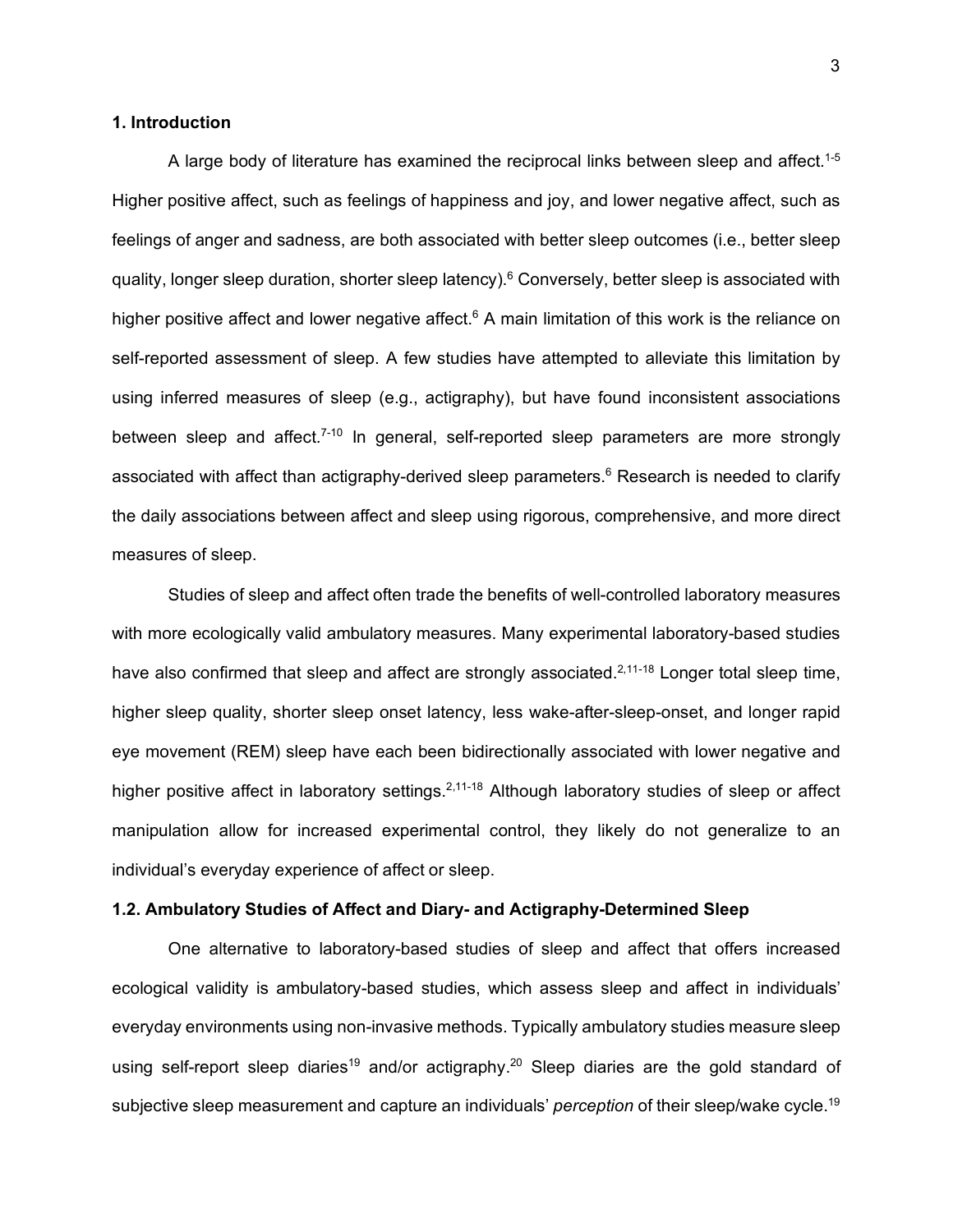Sleep diary parameters have shown to correlate moderately well with both polysomnography and actigraphy in clinical and healthy samples.<sup>21-23</sup> Actigraphy is a wrist-worn accelerometer that captures motion and light to determine sleep/wake and is considered an inferred measure of sleep. Both sleep diaries and actigraphy are useful ways to measure sleep but capture somewhat different information. Sleep diaries are based on recall and capture an individual's subjective perceptions of sleep and wake patterns. In contrast, actigraphy reflects behavioral quiescence (i.e., activity levels that can be used to infer sleep/wake patterns). $22,24$ 

In general, evidence from ambulatory studies using sleep diaries and actigraphy suggests affect and sleep are bidirectionally associated; however, findings appear to differ by how sleep is assessed (i.e., via sleep diary or actigraphy) and by sleep parameter (i.e., sleep quality, total sleep time, or sleep efficiency). For example, higher levels of daytime positive affect are associated with better self-reported subsequent-night sleep quality<sup>3,4,25-27</sup> and longer self-reported total sleep time. 3,7 Similarly, higher levels of daytime negative affect have been associated with more selfreported sleep disturbances $3,5,25$  and poorer self-reported ratings of sleep quality the subsequent night. <sup>28</sup> Across multiple studies, better self-reported sleep quality, longer total sleep time, and shorter sleep onset latency are associated with higher next-day positive affect and lower next-day negative affect. 29,30

In some ambulatory studies, positive affect and negative affect have also been associated with subsequent impairments in actigraphy-determined sleep parameters, but findings are less consistent than when using sleep diaries. For example, several studies have found null associations between positive affect and subsequent night's total sleep time,<sup>7-10</sup> but one study showed that higher levels of daytime negative affect are associated with longer actigraphydetermined sleep onset latency the subsequent night.<sup>8</sup> Multiple studies have demonstrated that actigraphy-determined total sleep time, sleep efficiency, and sleep onset latency do not seem associated with next-day positive affect or negative affect.<sup>8,9,31</sup> Yet a few other studies have shown that actigraphy-determined sleep efficiency and total sleep time seem to be associated with higher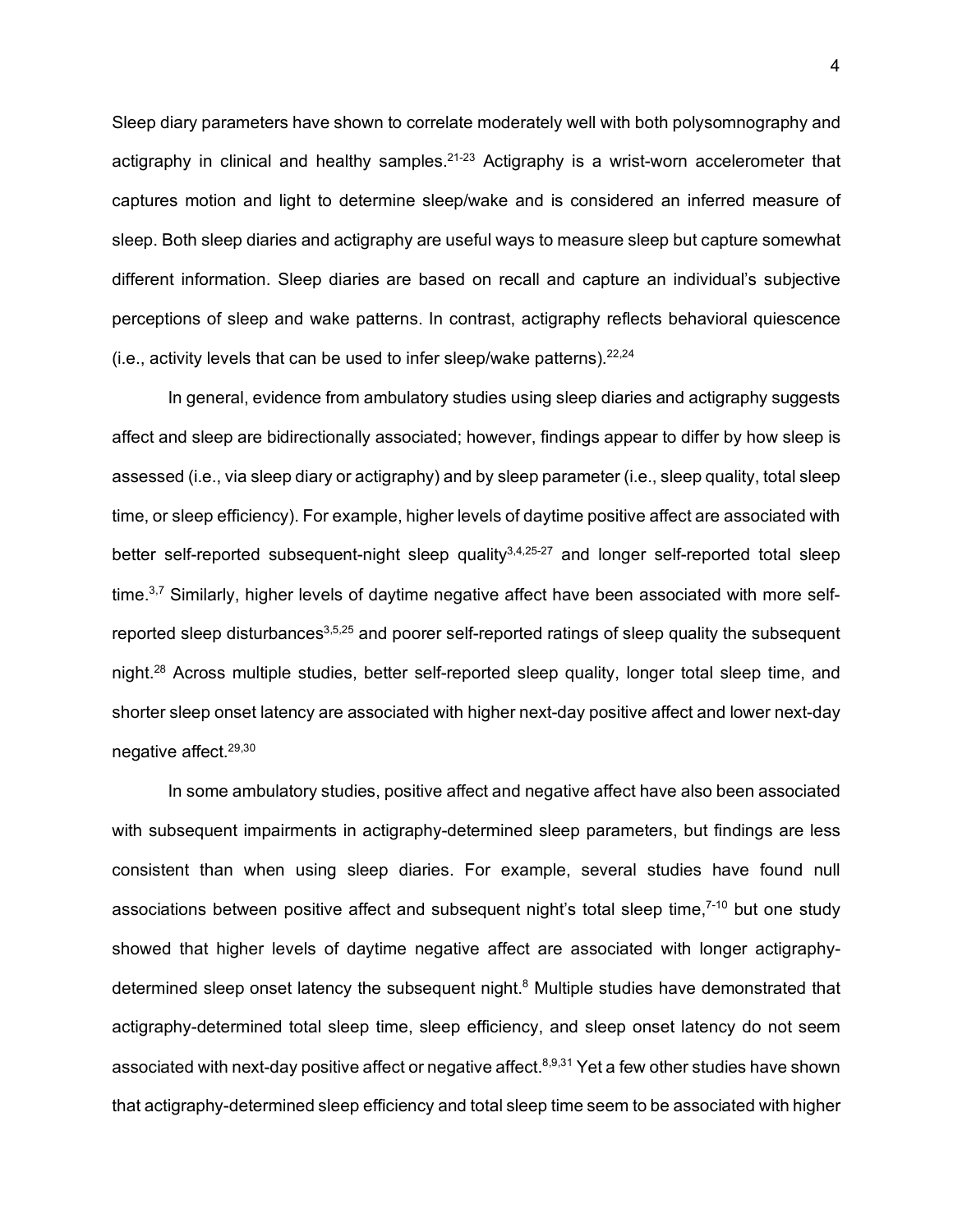next day positive affect,<sup>7,10</sup> and lower sleep onset latency is associated with higher positive affect and lower negative affect the next day. $^{7,8,32}$ 

#### **1.3 The Utility of Single-Channel EEG**

Although actigraphy may provide different information than sleep diaries, it is still a relatively indirect and inferred measure of sleep behavior. One additional way to assess sleep more directly in ambulatory settings is via single-channel EEG. The gold standard for assessing sleep — in-laboratory polysomnography (PSG; which assesses EEG and other physiological measures) — represents challenges for obtaining multiple nights of high-quality sleep while allowing participants to keep their typical schedules, routines, and sleep environments. However, ambulatory EEG devices that participants can wear at home represent a promising tool to assess sleep objectively, while still maintaining considerable ecological validity and low participant burden. Unlike sleep diaries and actigraphy, EEG devices can capture sleep staging (e.g., REM and slow wave sleep), as well as other common sleep parameters (e.g., total sleep time, sleep efficiency, wake after sleep onset) more directly than actigraphy or sleep diaries. Because EEG devices capture scalp electrical activity reflecting neural activity, they can be considered closer to the gold standard of PSG. It is possible that EEG devices may capture neurocognitive correlates of sleep disturbances that are unable to be detected by sleep diaries or actigraphy. To our knowledge, no studies have examined bidirectional associations between affect and EEGdetermined parameters of sleep using ambulatory repeated measures. Combining EEG measures of sleep with sleep diaries and actigraphy may provide a more holistic assessment of an individual's everyday experiences of affect and sleep.

#### **1.4. The Current Study**

We examined the bidirectional associations between daily positive affect and negative affect with sleep diary-, actigraphy-, and single-channel EEG-determined parameters of sleep over the course of 7 days. Hypotheses were pre-registered on Open Science Framework [\(https://osf.io/dwrg3/?view\\_only=ba322d35a01a4cfda7554932899841d0\)](https://osf.io/dwrg3/?view_only=ba322d35a01a4cfda7554932899841d0). The first aim was to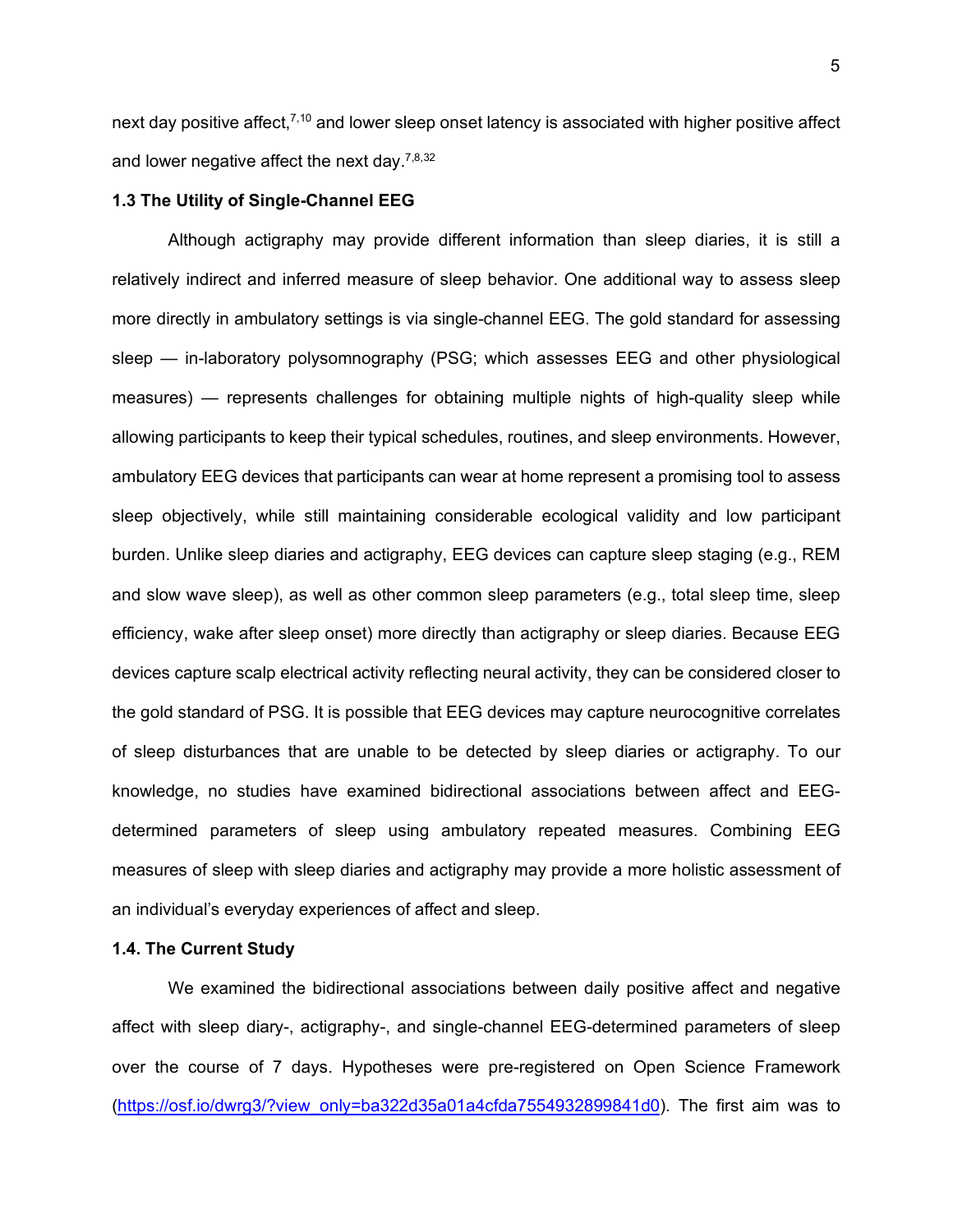test the general conclusions from Konjarski et al.'s, (2018) review<sup>6</sup> by examining how affect was bidirectionally associated with sleep diary- and actigraphy-determined sleep parameters. We hypothesized that days with greater positive affect and lower negative affect would be associated with longer total sleep time, greater sleep efficiency, shorter sleep onset latency, and shorter wake-after-sleep-onset that night. Furthermore, we hypothesized that nights with longer total sleep time, greater sleep efficiency, shorter sleep onset latency, and shorter wake-after-sleeponset would be associated with higher next-day positive affect and lower next-day negative affect. The second aim was to expand on these findings by examining the same associations with EEGdetermined sleep parameters. We hypothesized that the days with greater positive affect and lower negative affect would be associated with EEG-determined longer total sleep time, greater sleep efficiency, shorter sleep onset latency, and shorter wake after sleep onset that night; and that nights with EEG-determined longer total sleep time, greater sleep efficiency, shorter sleep onset latency, and shorter wake after sleep onset would be associated with higher next-day positive affect and lower next-day negative affect. Additionally, we hypothesized that days with greater positive affect and lower negative affect would be associated with longer REM duration and longer slow wave sleep, and that nights with longer REM duration and longer slow wave sleep would be associated with higher next-day positive affect and lower next-day negative affect.

#### **2. Material and Methods**

#### **2.1. Participants**

Participants were recruited from the surrounding community using emails, flyers, and listservs. Interested individuals were directed to an informed consent and a brief online screening survey that assessed the following inclusion criteria: a) willingness to participate for at least 7 days, b) ability to travel to the research lab, c) English language fluency, d) over the age of 18, e) had a phone number at which they could be regularly reached, and f) had regular (daily) internet and personal email access. The only exclusion criterion was having a pacemaker, cardiac defibrillator, or other medical electronic device that would interfere with the EEG device. Initially,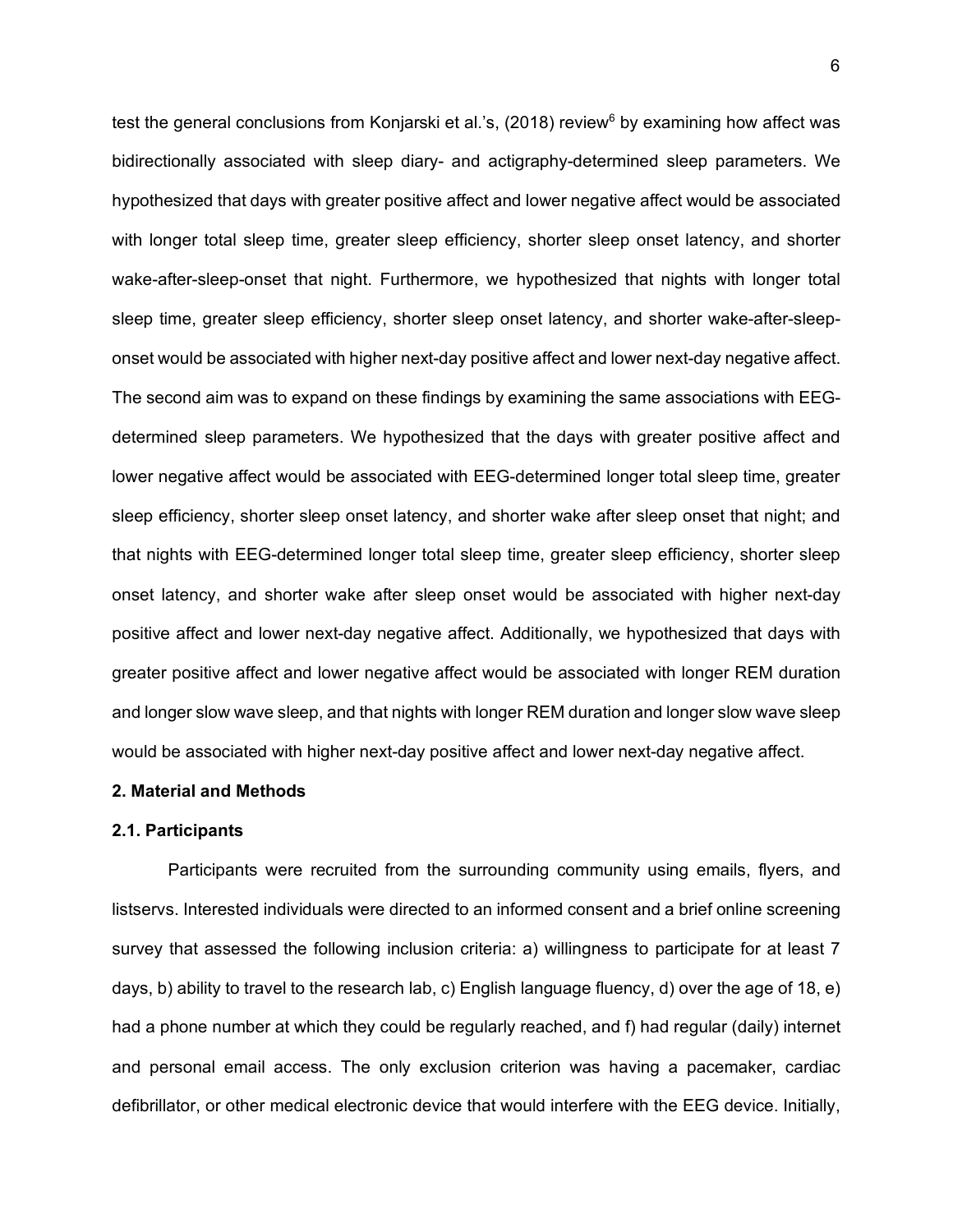120 people expressed interest in the study. One-hundred and one participants completed the screening questionnaire, and 87 completed the baseline questionnaire. A total of 81 participants attended the first lab appointment and completed some measures, and a final  $N = 80$  were included in the current analyses (one person was removed from analyses due to no EEG data). Most participants were female (n = 50, 63%), non-Hispanic White (n = 71, 89%), married or in a relationship (n = 33, 41%), and employed full time (n = 71, 89%). Approximately 15% of participants met clinical cutoff scores for insomnia (i.e., Insomnia Severity Index scores  $\geq 15$ ; n = 12) <sup>33</sup> and 16% met clinical cutoff scores for depression (i.e., Quick Inventory of Depressive Symptoms scores  $\geq 11$ ; n = 13).<sup>34</sup>

#### **2.2. Procedures**

All procedures were approved by the University of North Texas Institutional Review Board (application #15-526) prior to data collection. Participants completed the brief screening measure that assessed the inclusion/exclusion criteria described above, and eligible participants were contacted and given the opportunity to complete the baseline measures online at home via a secure online data collection tool (REDCap) after providing online consent.<sup>35</sup> All participants were then scheduled for their first in-person appointment in the sleep laboratory, during which they were trained in study procedures and reviewed and provided informed consent. Participants were trained to use the Zmachine, an ambulatory EEG data collection device, via videos provided by the equipment manufacturer and hands-on demonstration. Participants were trained in use of actigraphy via verbal instruction from the research assistants and hands-on demonstration. Participants were trained in use of daily sleep and affect diaries via a sample survey sent to their internet-enabled device and hands-on demonstration. Participants and research assistants mutually chose a time for participants to receive the first survey reminder each morning of the study. Participants were then given a Zmachine, actigraph, and written instructions for all items.

Participants used the Zmachine, actigraph, and sleep/affect diary in their typical sleep environment for 7 days. Each morning, participants received a link for the sleep/affect diary via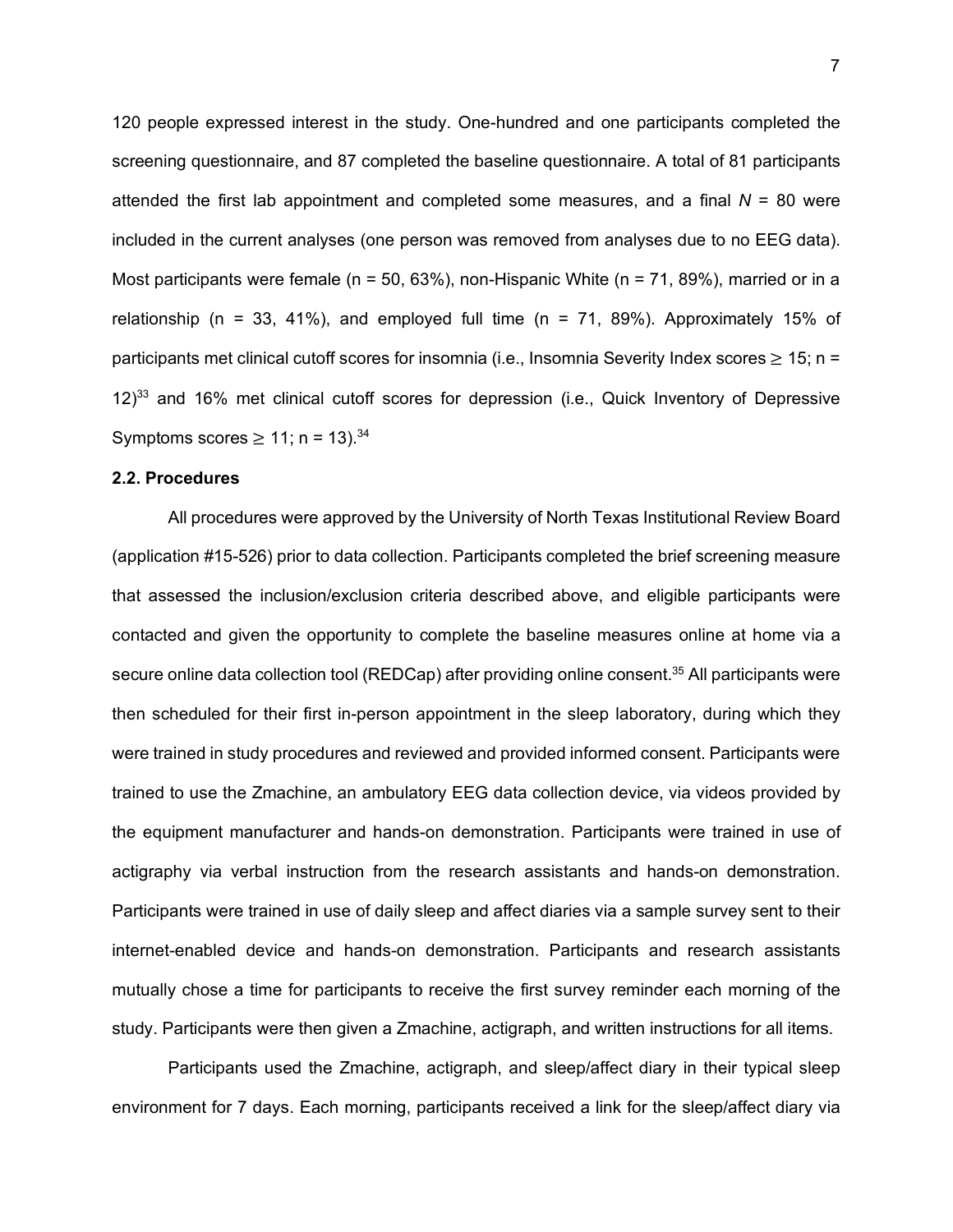email, and then received up to two additional reminders at three-hour intervals if they did not complete the diary. Additionally, if they had not completed the diary by noon, research assistants messaged the participants to remind them to complete it. On average, participants completed the morning surveys at 8:37 AM (SD = 2.38 hours), and an average of 76.99 minutes (SD = 134.71 minutes) after they reported waking.

#### **2.3. Measures**

#### **2.3.1. Single-channel EEG**

The Z-machine is an ambulatory device manufactured by General Sleep, Inc. (Cleveland, OH, USA) that processes a single-channel of EEG data using information from two mastoidplaced electrodes and one neck-placed ground electrode. The Z-machine is capable of differentiating between wake, light sleep (stages N1 and N2), deep or slow wave sleep (stage N3), and REM sleep. A previous study demonstrated that the Z-machine sleep scoring algorithm (when compared to polysomnography technologists) was able to accurately discriminate between time spent asleep and awake, with an overall sensitivity of 95.5%, a specificity of 92.5%, and an overall Cohen's Kappa of 0.85.<sup>36</sup> Additionally, a second study found substantial agreements between the Z-machine algorithm and four polysomnography technologists (Cohen's Kappa values ranging from 0.60-0.80) for detecting sleep architecture (i.e., wake, N1-N3, and REM) . $^{37}$ The following sleep parameters were derived from the recording: total sleep time, sleep onset latency, sleep efficiency, wake-after-sleep-onset, slow wave sleep, and REM sleep. The Zmachine electrodes are single-use and were self-applied by the participant 30 or more minutes prior to bedtime each night. After participants completed the study and returned the equipment, we used the Z-machine's "sensor check" function (which notifies the researcher if the sensors were applied incorrectly) to inspect for faulty data which were then excluded from analyses. The device conducts an impedance check when the sensors are first connected, and every 15 minutes thereafter. The default impedance limits are set at 40k Ohms for the ear sensors, and 60k Ohms for the neck sensor or ground.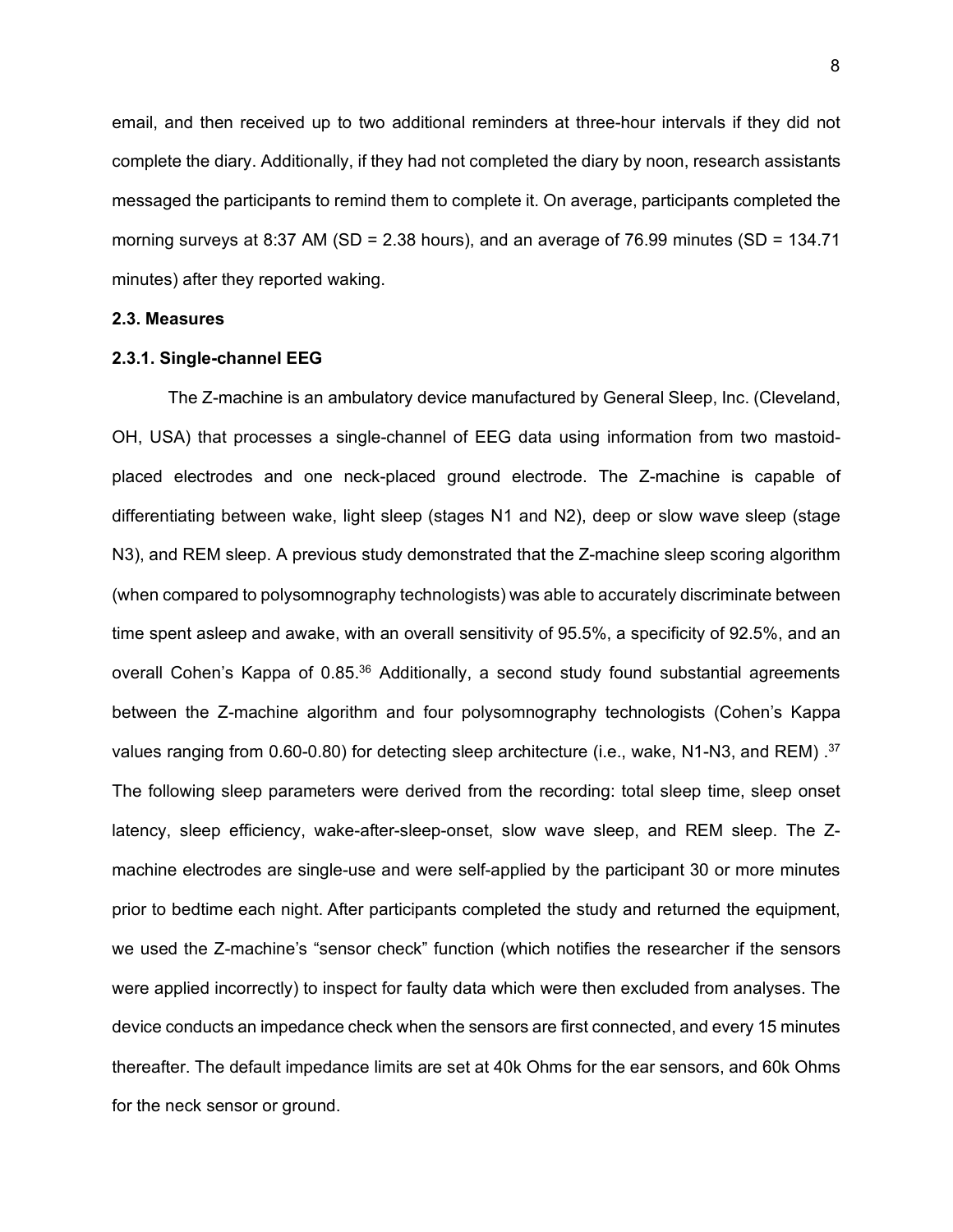#### **2.3.2. Actigraphy**

Actigraphs are wrist-worn, watch-like devices that prospectively capture light exposure and contain an accelerometer to capture motion as a proxy for activity. In the current study, we used Philips Respironics Actiwatch Spectrum actigraphs and analyzed data with Respironics Actiware version 6.0. Participants were instructed to wear the Actiwatch continuously and only remove the device when showering, swimming, or participating in contact sports. On-off wrist detection indicated a high degree of adherence among participants. Data were scored by two trained scorers using a previously-validated scoring hierarchy that relies on a combination of event markers, sleep diaries, light levels, and activity levels.<sup>22,38</sup> Briefly, if participants provided event markers that matched sleep diary bed and rise times within 30 minutes, event marker bed and rise times were used. If event markers and sleep diary times were >30 minutes discrepant, activity and light levels were used to confirm whether event markers corresponded to an approximate 50% reduction in light and activity levels. If event markers matched light and activity data within 30 minutes, event markers were used. If they did not match or if event markers were missing, but diaries matched activity and light level reductions within 30 minutes, diary bed and rise times were used. If diaries and activity and light level reductions were >30 minutes discrepant, light and activity levels were used. Using this scoring hierarchy, the initial percent agreement between the two scorers was 94.8%, suggesting high interrater reliability. Settings used for data export in Actiware were the following: low threshold (activity count: 10), 20 epochs inactivity for sleep onset/offset. Actigraphy has been shown to have high sensitivity (0.965) and accuracy (0.863) compared to in-lab PSG, as well as strong correlations with in-lab PSG wake after sleep onset ( $r = .61$ ).<sup>39</sup>

#### **2.3.3. Sleep Diaries**

An electronic version of the Consensus Sleep Diary<sup>19</sup> was used to prospectively assess self-reported sleep each day. Upon awakening, participants were asked to provide an estimate of their sleep the previous night (e.g., bedtime, sleep onset latency, wake-after-sleep-onset, terminal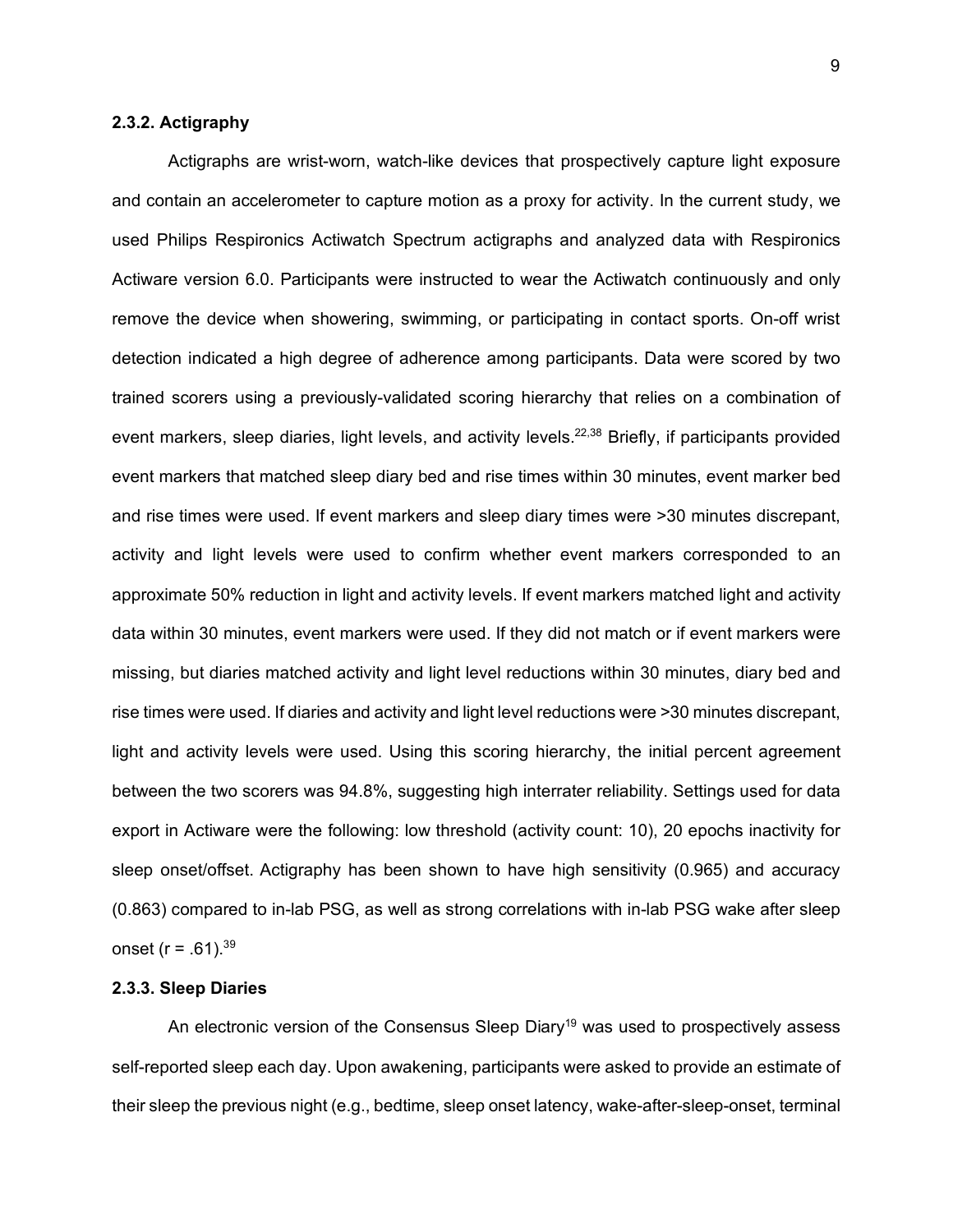wakefulness, rise time). From these variables, total sleep time was calculated by subtracting total wake time (sleep onset latency + wake-after-sleep-onset + terminal wakefulness) from time in bed (i.e., the interval between bedtime and rise time). Sleep efficiency was calculated by taking total sleep time divided by time spent in bed (with the intention of sleeping) multiplied by 100. Sleep diaries were collected using electronic data capture software (REDCap).<sup>35</sup> Sleep diaries are considered the gold standard for subjective sleep assessment significantly correlated with PSG on wake-after-sleep-onset, total sleep time, and sleep efficiency (r = .46-59) in people with insomnia and are considered more valid than single-point retrospective estimates of sleep. $^{40}$ 

#### **2.3.4. Daily Positive and Negative Affect**

Positive and negative affect were assessed during the morning diary using items from the Positive and Negative Affect Schedule (PANAS). <sup>41</sup> Each morning, participants reported the extent to which 10 negative affect items (distressed, upset, irritable, guilty, scared, hostile, ashamed, nervous, jittery, afraid) and 10 positive affect items (interested, excited, strong, enthusiastic, proud, alert, inspired, determined, attentive, active) reflected how they felt *at the present moment* on a scale of 1 (very slightly or not at all) to 5 (extremely). The 10 items in each scale were averaged together within participants for each day. The positive affect and negative affect scales have been shown to be highly internally consistent at the daily level (positive affect  $\alpha = .90$ ; negative affect α = .87) and uncorrelated with each other.<sup>41</sup> In the current study, the coefficient alphas for positive affect and negative affect across each of the 7 days ranged from 0.94 to 0.96 and from 0.84 to 0.90, respectively. Daily positive affect and negative affect were not significantly correlated on 5 of the 7 days (*rs* = -0.11 to 0.21, *ps* > .05).

#### **2.4. Statistical Analysis Plan**

Analyses were conducted in the statistical program  $R^{42}$  Multilevel linear models were conducted using the R package *nlme*, <sup>43</sup> and two-level models included days (Level 1) nested within people (Level 2). All Level 1 repeated measures independent variables were person-mean centered so that values represented deviations from an individual's average taken across all 7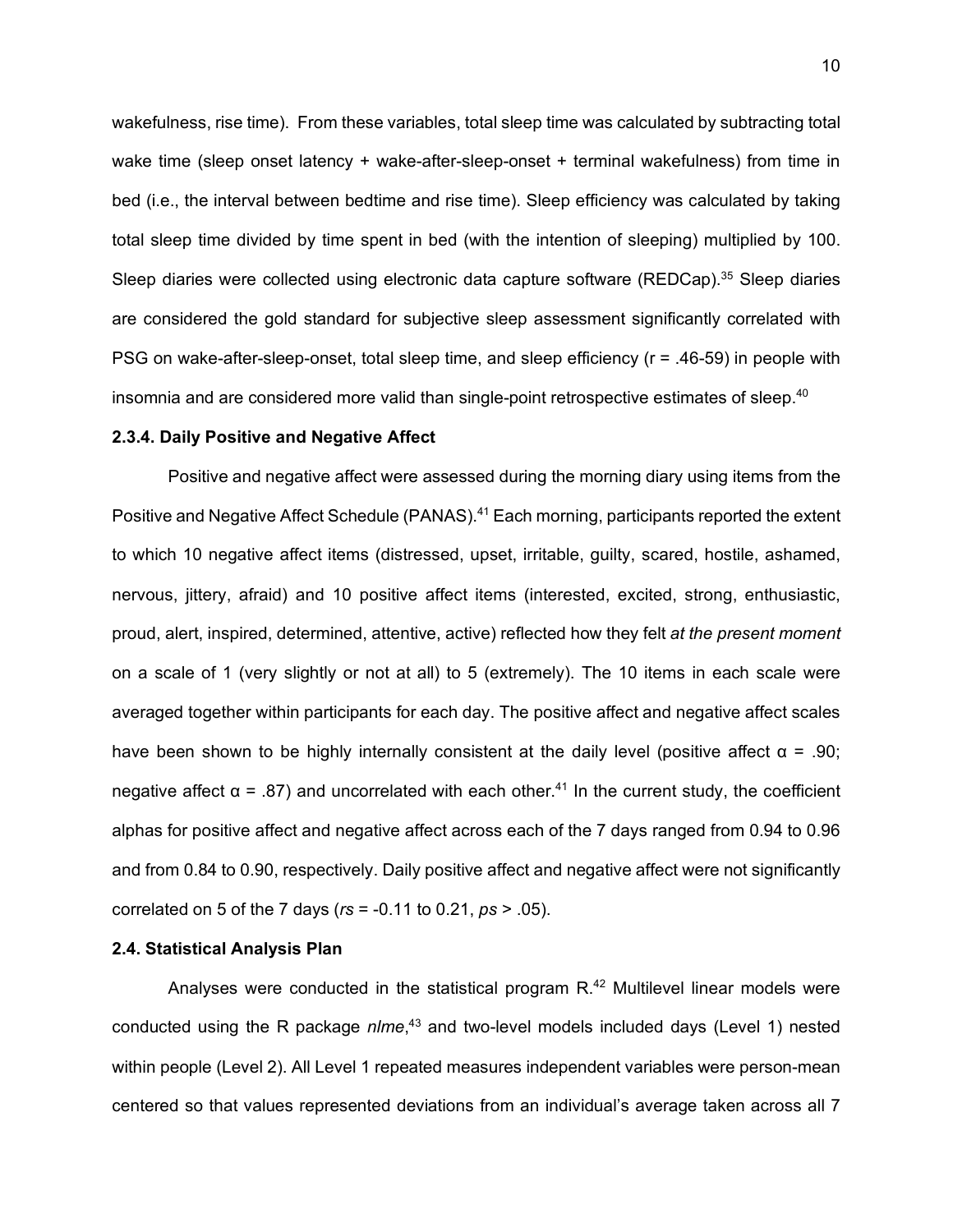days. Positive affect and negative affect were examined simultaneously to predict each separate subsequent-night sleep variable, and each sleep variable was used to predict next-morning positive affect or negative affect (controlling for the other affect scale). Restricted maximum likelihood techniques were used for estimation and intercepts were allowed to vary randomly across people. All models controlled for day of the week (day of the week  $= 0$ , weekend  $= 1$ ), gender (0 = male, 1 = female), and age, unless otherwise noted, given previous studies showing robust differences in sleep by day of the week, gender, and age.<sup>44-46</sup> Checking model assumptions revealed no violations (i.e., level 1 error terms were independent and normally distributed, with a mean of 0 and a variance of  $\sigma^2$ ; level 1 and level 2 predictors were independent of level 1 and 2 error terms; level 2 random errors were multivariate normal, with a mean of 0 and a variance of θ). For analyses examining current affect predicting subsequent night's sleep, affect data were lagged +1 day (e.g., so current affect on morning 1 predicted sleep the subsequent night, which was actually reported on morning 2). For analyses examining sleep predicting subsequent morning affect, non-lagged data were used, as sleep from the previous night and current morning affect were reported/collected at the same time in the morning survey. An example equation for negative affect (NA; reported the previous day) predicting the random intercept of sleep that night (reported the next morning; controlling for age, gender, and day of the week) is displayed below:

Level 1 (days): Daily sleep<sub>ij</sub> =  $\beta_{0j} + \beta_{1j}$ Daily NA<sub>ij</sub> +  $\beta_{2j}$ Day of the week<sub>ij</sub> +  $r_{ij}$ Level 2 (people):  $\beta_{0j} = \gamma_{00} + \gamma_{01}$ Gender  $j + \gamma_{02}$ Age  $j + u_{0j}$  $β_{1j} = γ_{10}$  $β_{2i} = γ_{20}$ 

where:  $\beta_{0i}$  is the within-person intercept of daily sleep, modeled as a function of the grand mean for sleep when all other predictors equal 0 ( $\gamma_{00}$ ), the overall effect of gender on daily sleep ( $\gamma_{01}$ ), the overall effect of age on daily sleep ( $\gamma_{02}$ ), and a person-level residual from the grand mean ( $u_{0i}$ );  $\beta_{1i}$  is the within-person slope between daily negative affect and sleep, modeled as a function of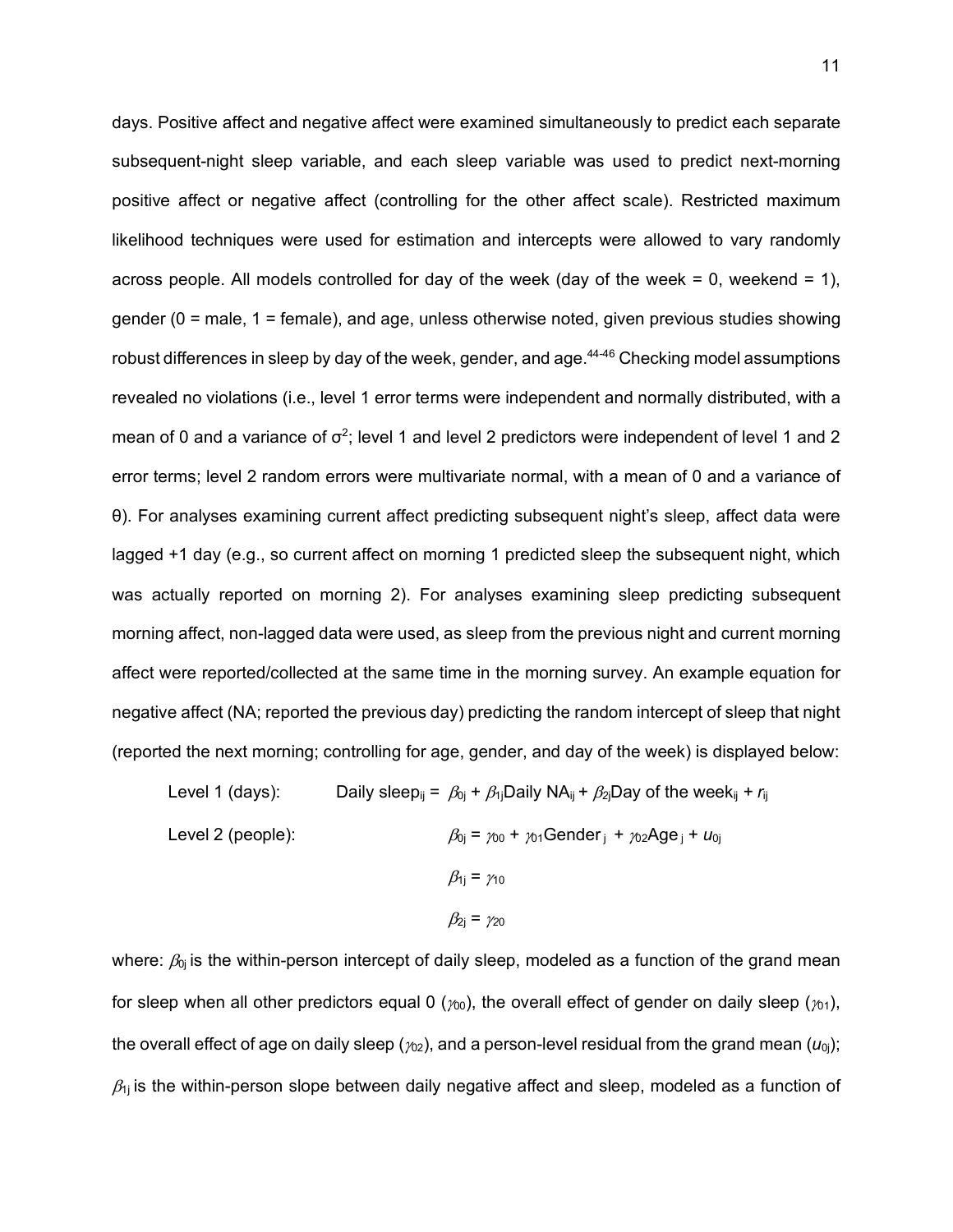an overall slope ( $\gamma_0$ ); and  $\beta_{2i}$  the within-person slope between day of the week and sleep, modeled as a function of an overall slope  $(\gamma_{20})$ .

As this was a secondary data analysis of a parent study, we did not calculate a priori power for the current analyses. However, post hoc power calculations using the R package longpower revealed a mixed effects model with an AR(1) correlation structure, a retention rate of 90%, a medium effect size of 0.60, an AR(1) correlation parameter of 0.80, and a sample size of 80 participants across 7 timepoints yielded 73% power to detect significant effects.

#### **3. Results**

#### **3.1. Descriptive results**

Data collection resulted in 554 diaries out of a possible 560 (i.e., 7 days x 80 participants), for a diary compliance rate of 99%. Participants provided 524 usable days of actigraphy data (94% compliance) and 476 usable days of EEG data (85% compliance). Participants had an average EEG-determined total sleep time of  $6.35$  hours (SD = 1.23), an average actigraphydetermined total sleep time of 6.45 hours (SD = 1.23), and an average sleep diary-determined total sleep time of 6.77 hours (SD = 1.51, Table 1). Participants had an average EEG-determined sleep efficiency of 82.57% (SD = 8.77), an average actigraphy-determined sleep efficiency of 83.01% (SD = 7.18), and an average sleep diary-determined sleep efficiency of 86.63% (SD = 13.84, Table 1). EEG-determined total sleep time was strongly correlated with both actigraphy- (*r* = 0.75, *p* < .001) and sleep diary-determined total sleep time (*r* = 0.70, *p* < .001). EEG-determined sleep efficiency was also moderately correlated with actigraphy- (*r* = 0.33, *p* = .005) and diarydetermined sleep efficiency (*r* = 0.39, *p* < .001). Examination of intraclass correlation coefficients derived from the multilevel models revealed that for all EEG-determined sleep parameters, more variation existed at the within-person (i.e., day-to-day) level than the between-person (i.e., personto-person) level (Table 1). Conversely, for positive and negative affect, more variation existed at the between-person level than the within-person level (Table 1).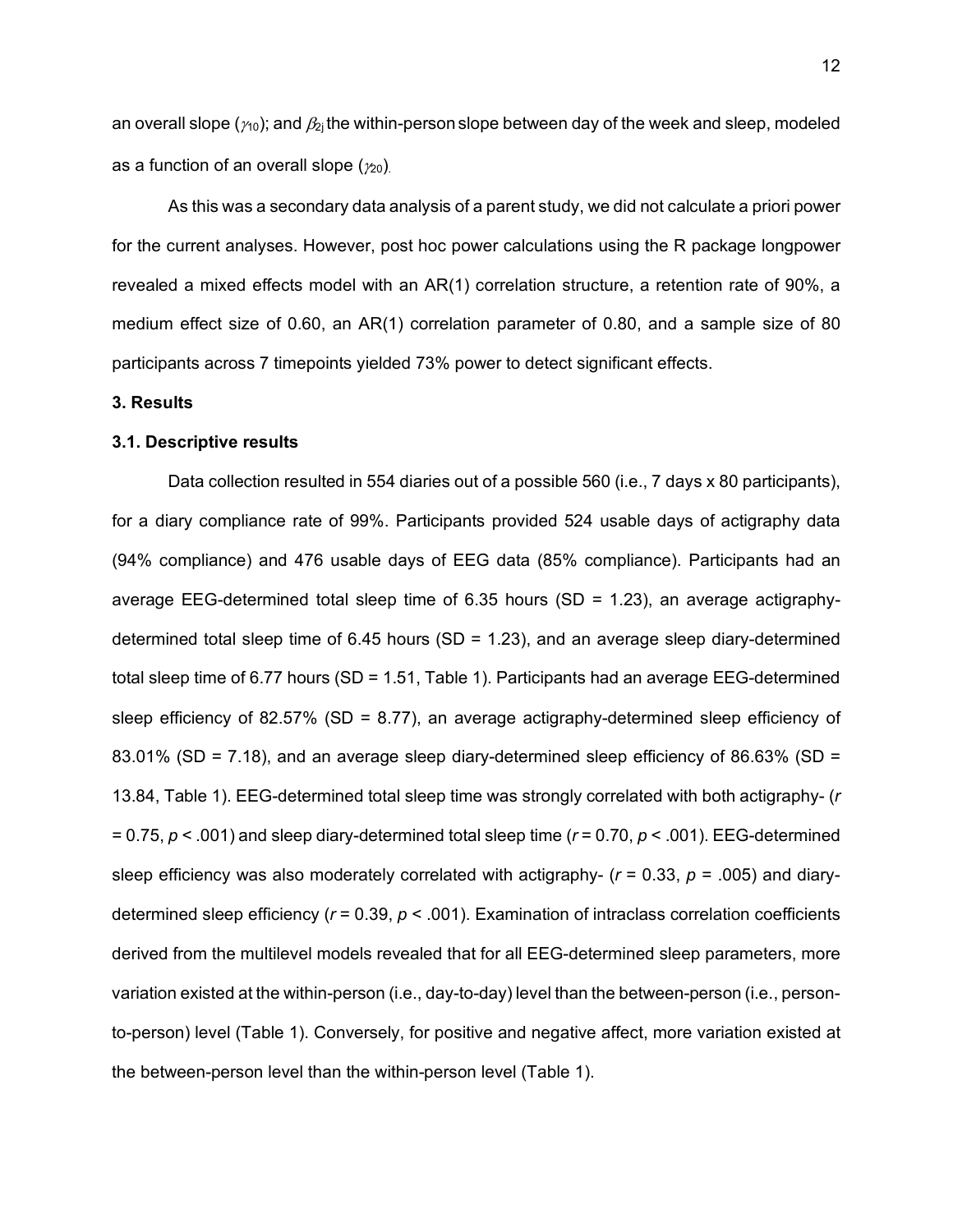#### **3.2. Morning affect predicting subsequent night sleep**

The results for morning affect predicting subsequent night sleep across measurement type are presented in Table 2.

#### **3.2.1 Sleep diary results**

Mornings with lower positive affect than an individual's average were associated with greater sleep diary-determined sleep efficiency the subsequent night ( $b = -0.21$ ,  $SE = 0.09$ ,  $p =$ .018; Table 2). Morning negative affect was not associated with any subsequent night's sleep parameters (Table 2).

#### **3.2.2 Actigraphy results**

Mornings with lower positive affect than an individual's average were associated with greater sleep efficiency the subsequent night (*b* = -0.16, *SE* = 0.07, *p* = .032; Table 2). Mornings with higher negative affect than an individual's average were associated with longer total sleep time the subsequent night ( $b = 0.06$ ,  $SE = 0.02$ ,  $p = .009$ ; Table 2).

#### **3.2.3 EEG results**

Morning PA was not associated with any of the subsequent night's EEG-determined sleep parameters (Table 2). Mornings with higher negative affect than average were associated with longer REM sleep the subsequent night ( $b = 0.03$ ,  $SE = 0.01$ ,  $p = .008$ ; Figure 1, Table 2).

#### **3.3. Sleep predicting subsequent morning affect**

The results for sleep predicting subsequent morning affect across measurement type are presented in Table 3.

#### **3.3.1 Sleep diary results**

Nights with longer sleep diary-determined total sleep time (*b* = 0.36, *SE* = 0.16, *p* = .024), higher sleep efficiency ( $b = 0.05$ ,  $SE = 0.02$ ,  $p = .044$ ), and shorter sleep onset latency ( $b = -0.03$ , *SE* = 0.01,  $p$  < .001) than an individual's average were associated with higher next-morning positive affect (Table 3). Nights with greater sleep-diary determined wake-after-sleep-onset than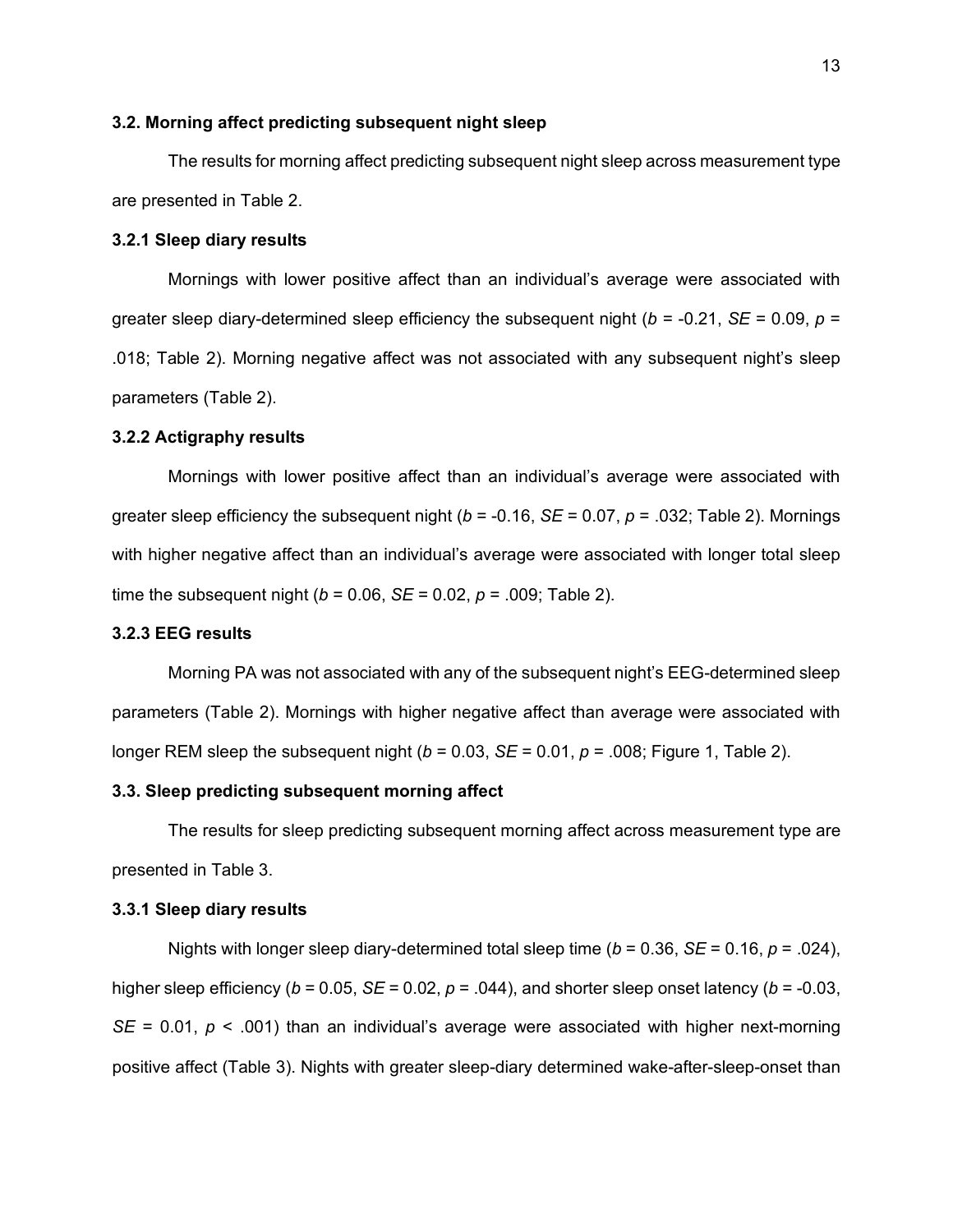an individual's average were associated with higher next-morning negative affect (*b* = 0.02, *SE* = 0.01, *p* = .011; Table 3).

#### **3.3.2 Actigraphy results**

No actigraphy-determined sleep parameters were associated with next-morning positive affect or negative affect (Table 3).

#### **3.3.3 EEG results**

No EEG-determined sleep parameters were associated with next-morning positive affect or negative affect (Table 3).

#### **4. Discussion**

This was the first study to examine bidirectional associations between affect and multiple parameters of sleep determined from self-report (i.e., sleep diary), inferred (i.e., actigraphy), and neurocognitive measures (i.e., EEG) in a naturalistic setting. Across the three sleep assessment methods, we found affect was more consistently associated with subsequent night sleep than sleep with next-morning affect. However, contrary to our expectation that lower positive affect and higher negative affect would be associated with worse sleep, we found that lower positive affect was associated with greater diary- and actigraphy-determined sleep efficiency. Higher negative affect was associated with longer actigraphy-determined total sleep time and longer EEGdetermined REM sleep. In contrast, no actigraphy- or EEG-determined sleep parameters were associated with next-morning affect, and only diary-determined sleep was associated with nextmorning positive affect and negative affect. These results suggest positive affect and negative affect may be more consistently related to subsequent sleep, regardless of sleep assessment method, while only diary-determined sleep is associated with next-morning affect. Each of these results is discussed in further detail below in the context of existing literature.

#### **4.1. Morning Affect Predicting Subsequent Night Sleep**

When examining pathways from affect to sleep, we found that, counterintuitively, worse morning mood was associated with *better* sleep diary-, actigraphy-, and EEG-determined sleep.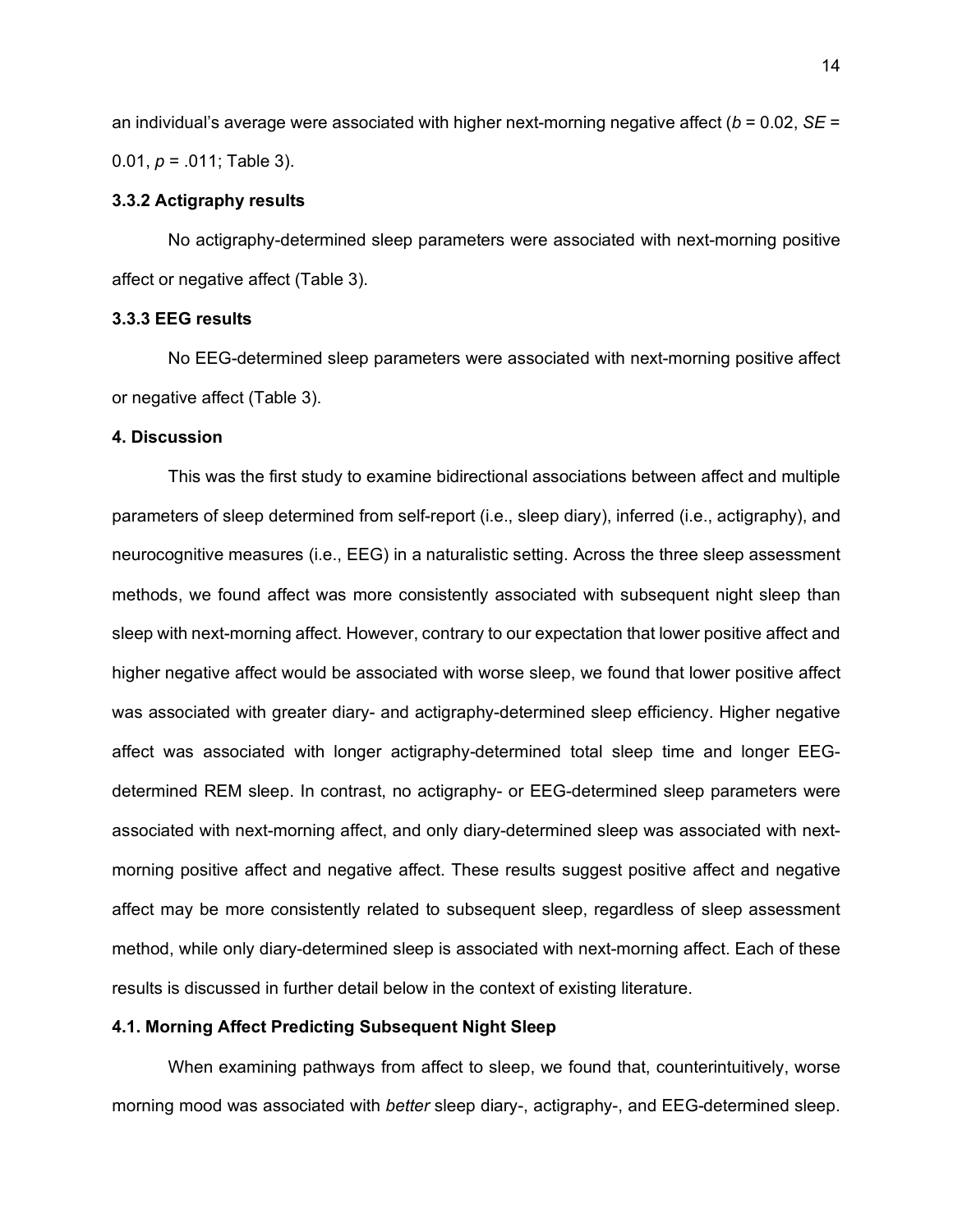Specifically, every one-unit decrease in morning positive affect was associated with a 0.21 percent increase in diary-determined sleep efficiency and a 0.16-percent increase in actigraphydetermined sleep efficiency. Every one-unit increase in morning negative affect was associated with a 3.6-minute increase in actigraphy-determined total sleep time and a 1.8-minute increase in EEG-determined REM sleep. It may be that when people wake up in a worse mood, they engage in adaptive strategies to combat their bad mood (e.g., exercising, problem-focused coping). These strategies may be indirectly beneficial for sleep and should be examined as potential mediators in future research. It may also be that lower positive affect predicts greater sleep efficiency because people experience higher overall levels of arousal when in a positive mood, which could impair their ability to obtain good sleep. Ratings of positive affect are often collinear with affective arousal. <sup>47</sup> An alternative explanation for results with poorer morning affect predicting better sleep is the length of time between these measurements. Current morning affect was used to predict sleep typically initiated 12 hours later (and reported 24 hours later for diary measures). Affect fluctuates substantially over the course of the day.<sup>48</sup> Morning affect may not accurately reflect average daily affect or affect prior to bedtime, which could be more influential for that night's sleep. Timing of affect assessments in relation to sleep varies widely across previous studies. For example, out of the 29 studies examined in Konjarski et al.'s, (2018) review,<sup>6</sup> three assessed affect in the morning upon awakening, one in afternoon, 10 in the evening prior to sleep onset, one allowed participants to rate their mood at their preferred time, and 14 studies collected multiple ratings of PA and NA per day (ranging from four to 12 reports across waking hours). It is plausible that affect assessed closer to the initiation or termination of the sleep period may have a stronger association with sleep parameters. Ideally, future studies would assess affect multiple times throughout the day (including closer to the sleep interval) to gain a more accurate picture of daily patterns.

#### **4.2. Sleep Predicting Subsequent Morning Affect**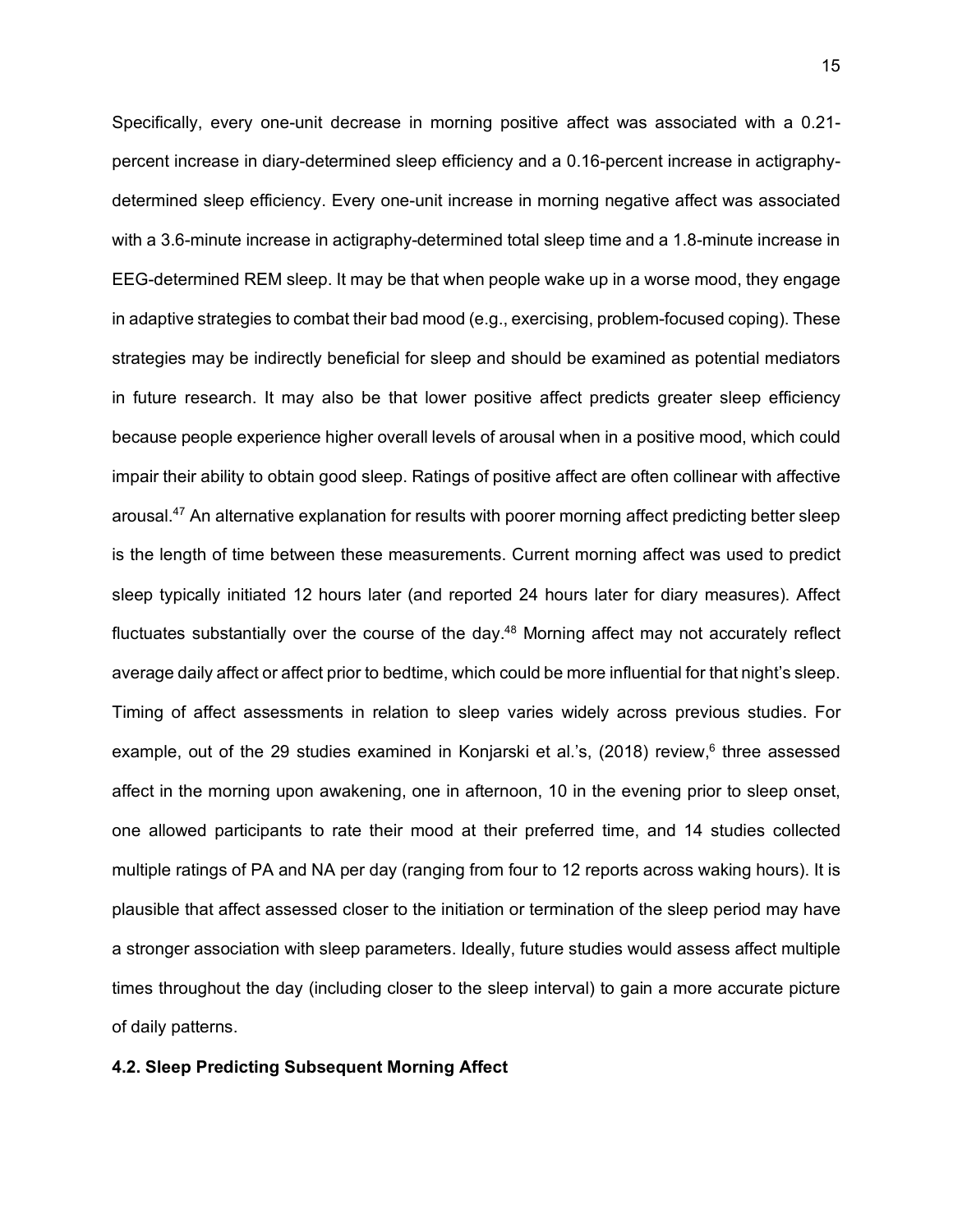Examining reverse pathway from sleep to affect, results were aligned with our hypotheses for sleep diaries (i.e., better sleep predicted higher positive affect and lower negative affect), but results were null for actigraphy and EEG. In general, how people report their affective state is likely to be based on their perceptions of their previous night's sleep.<sup>49</sup> Our findings with diary sleep predicting subsequent affect partially corroborate what other studies have found.<sup>1,3,7,29,30</sup> In our study, we found moderate effects of diary total sleep time, sleep efficiency and sleep onset latency on next-morning positive affect. By examining the slopes between sleep and affect, we found that for every additional hour of total sleep time obtained, individuals reported a 0.36-unit increase in positive affect; for every additional 5% of sleep efficiency obtained, individuals reported a 0.25-unit increase in positive affect; and for every 10-minute decrease in sleep onset latency, individuals reported a 0.30-unit increase in positive affect. We also found that nights with greater diary wake-after-sleep-onset were associated with higher next-morning negative affect, which supports findings from one other study.<sup>31</sup> Every 10-minute increase in wake-after-sleeponset was associated with 0.20-unit increase in negative affect. Together, our findings suggest multiple facets of diary-determined sleep are associated with changes in subsequent morning affect.

#### **4.3 EEG-Determined Sleep and Affect Null Results**

Our analyses with EEG sleep demonstrated that higher morning negative affect predicted longer REM duration that night. Longer REM duration is often a feature in clinical depression and anxiety, <sup>51</sup> and other studies have similarly found that inducing negative affect may cause increases in subsequent REM sleep.<sup>52-54</sup> Our other null results with EEG sleep also support findings from Konjarski et al. (2018), who revealed relatively null or inconsistent results in ambulatory studies on actigraphy and affect in non-clinical samples.<sup>8,9,31</sup> Building on Konjarski's review, we replicated actigraphy findings using EEG-determined measures of sleep in daily life, providing a more direct means of assessing sleep and sleep staging. Similar to actigraphy findings in Konjarski's review, EEG sleep was not consistently associated with affect in the current study..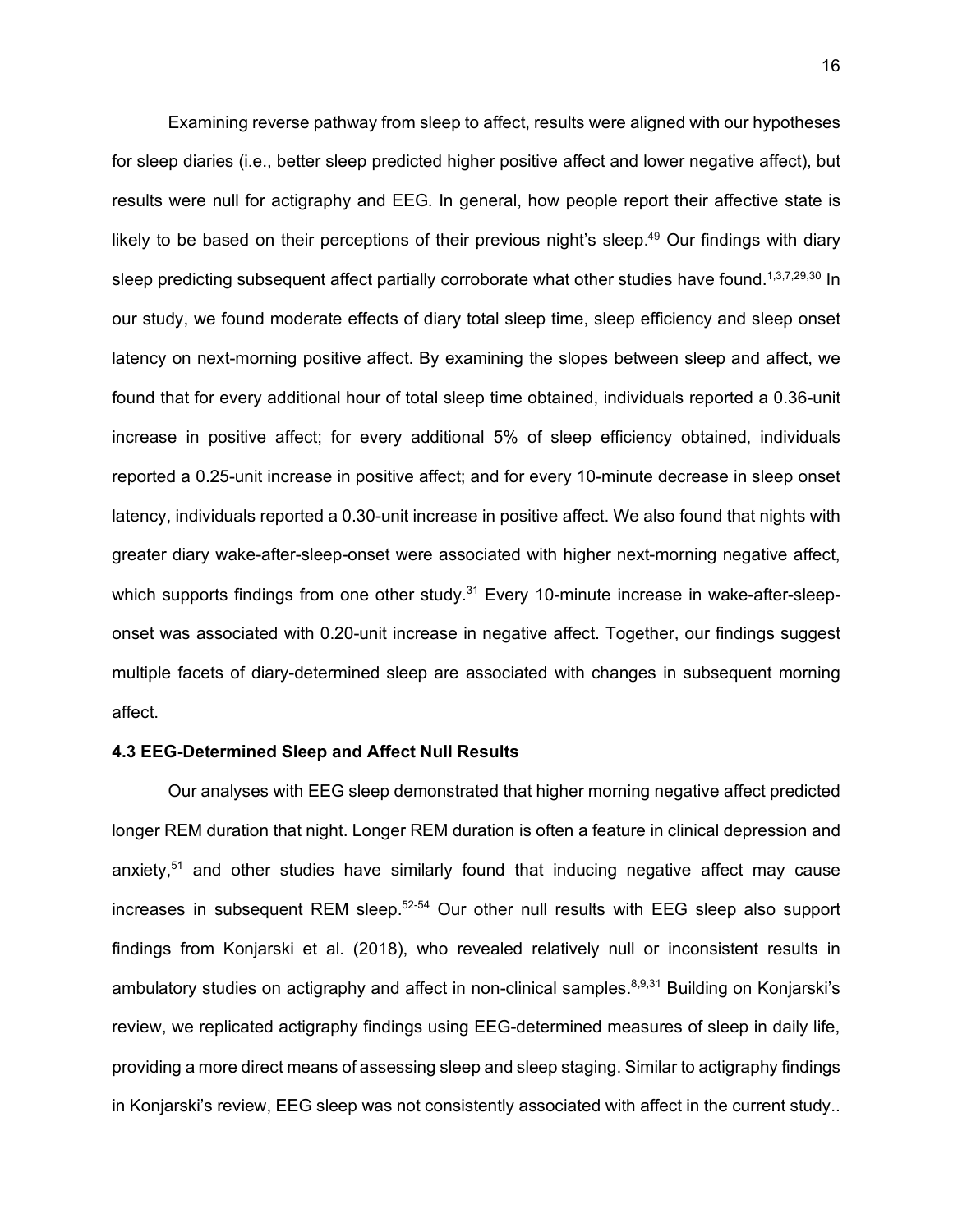There are several potential explanations for why we did not observe many significant associations between positive affect or negative affect and EEG-determined sleep. Perceptions of sleep may be more important for or influenced by affective states than physiological assessments of sleep. Prior work has shown that subjective assessments of sleep quality are associated with subjective well-being;<sup>55,56</sup> however, findings between actigraphy assessed sleep and subjective well-being are more inconsistent.<sup>23</sup>There is also now consensus that objective, inferred, and self-report measures of sleep may capture equally important yet somewhat distinct domains of sleep, including the physiological transition, behavioral quiescence, and reduction in perceptual awareness, respectively.<sup>22,24,57</sup> Future studies should treat these measures as complementary but not fully overlapping: each may provide unique information with distinct benefits and limitations. Whenever possible, studies should use multiple measures of sleep to capture a broader range and greater depth of information about sleep in relation to other constructs (e.g., affect).

Another potential explanation for why previous night's self-reported sleep, but not actigraphy- and EEG-measured sleep, was associated with next-morning affect may be due to measurement error and/or self-report bias. In the current study, previous night's sleep and current morning affect were reported concurrently. Better diary sleep predicted higher positive affect and lower negative affect that morning, but it is possible this is an artifact of reporting these variables simultaneously. Those who are in a better mood in the morning may remember their previous night's sleep more favorably. One reason for including techniques that use biological signals to assess sleep is to decipher whether the self-reported measures replicate actigraphy and EEG measures, or if they reflect some sort of reporting bias and/or different underlying psychophysiological process.

Our null results with actigraphy and EEG measures of sleep also may be attributed to the specific items we used to measure daily positive affect and negative affect. All affect items consisted of high arousal affect; recent work has shown that high vs. low arousal daily affect may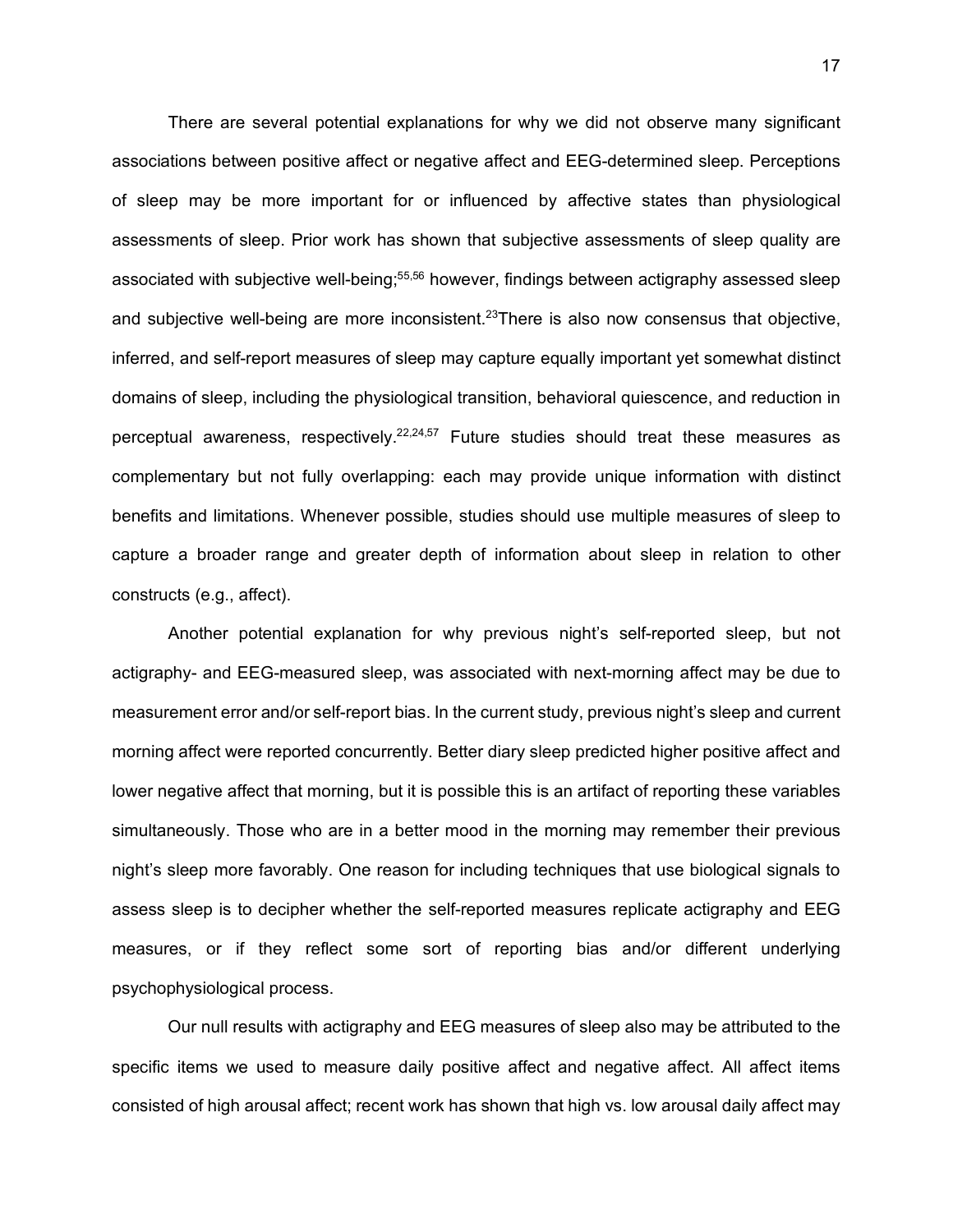be differentially associated with sleep.<sup>58</sup> For example, moments characterized by feeling calm (i.e., a lower arousal facet of positive affect) have been associated with greater diary sleep efficiency on days with higher than average stress. Lower arousal positive affect items may be more strongly associated with sleep than higher arousal positive affect items, particularly under times of heightened perceived stress.<sup>58</sup> Future studies should examine how associations between affect and EEG-determined sleep may be moderated by affective arousal.

It may also be that the generally null results with affect and actigraphy and EEG measures are due to specific characteristics of our sample. Our sample was relatively young and healthy, with low average levels of sleep disturbances and negative affect, as well as relatively high average levels of positive affect. This may have resulted in a restriction of range in possible values. Significant associations between positive affect, negative affect, and actigraphy and EEG measures of sleep may be observed in those individuals with more marked disturbances in sleep or affect (e.g., those with insomnia and/or depression). For example, in studies that have examined actigraphy-determined sleep and daily affect, only those using experimental designs or clinical populations have found significant associations between sleep and daily affect.<sup>7,9,59,60</sup> Future research may consider using more selective inclusion/exclusion criteria during recruitment to reduce potential noise created by confounding factors.

#### **4.5 Limitations and Future Directions**

Although this study did have several unique strengths (e.g. three measurement modalities to assess sleep; 560 potential measurement occasions; pre-registered analyses; within-person, lagged analyses), there are some limitations that warrant future research in addition to those already discussed above. First, although we had 560 possible measurement occasions (80 participants x 7 days), more days of sleep and affect assessments may offer more reliable estimates. It is possible we may have been slightly underpowered (73% power) to detect significant effects. A previous study showed that one week is sufficient to achieve adequate stability of mean sleep parameters assessed by sleep diaries and EEG, <sup>61</sup> but it is unknown if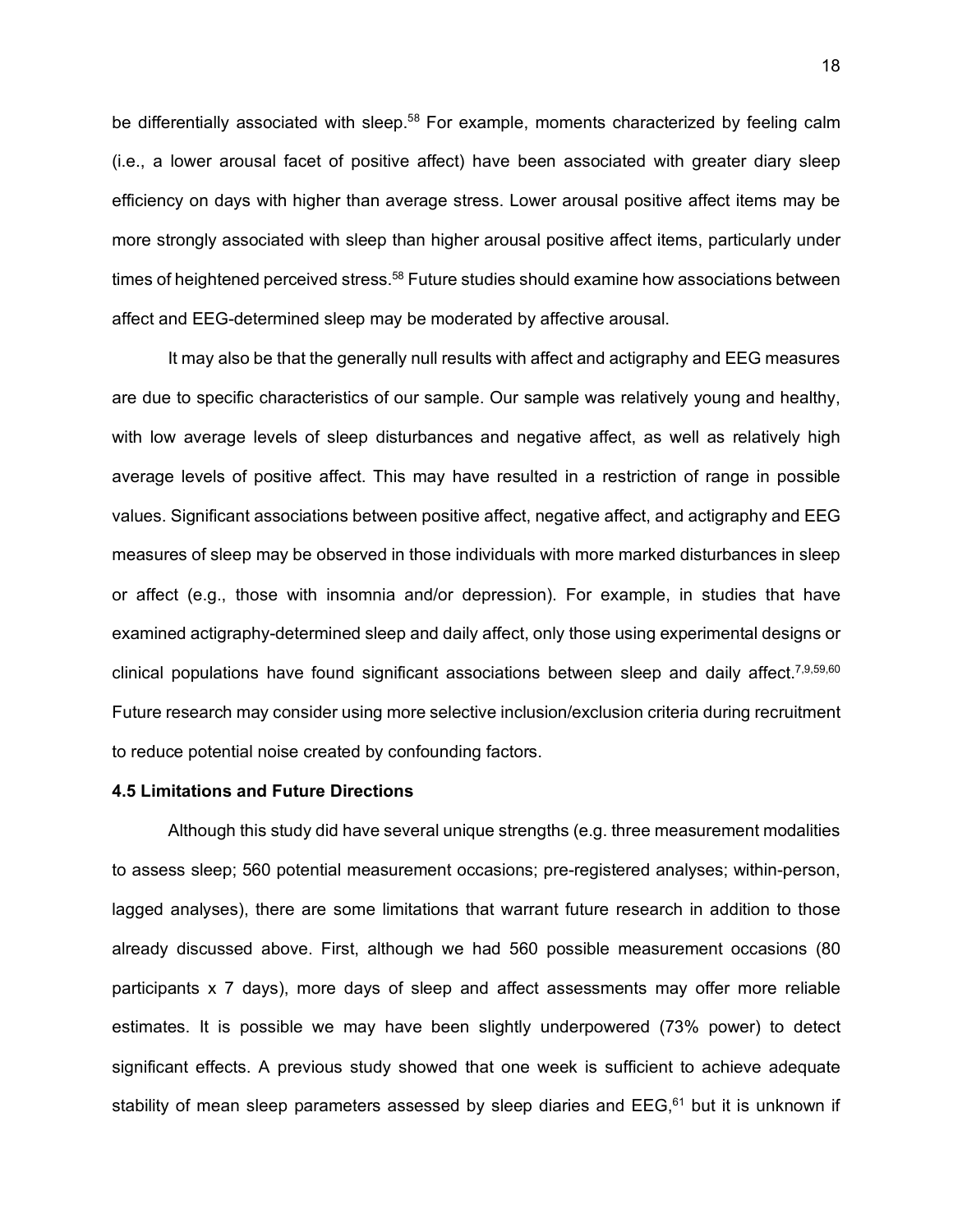these same results hold when examining within-person deviations. Future studies should consider more measurement occasions to assess within-person fluctuations in sleep and affect, but this should always be weighed against participant burden.

One consideration in the interpretation of the results is that we did not exclude individuals with sleep or mood disorders or those taking sleep aids, anti-depressants, or other medications that may affect sleep. Future studies should carefully consider how these factors may influence sleep and affect associations. For example, sedative hypnotics, which are commonly used to treat insomnia, may lead to improvements in sleep, but also have downstream implications for positive and negative affect.<sup>62</sup> Similarly, some anti-depressants (particularly ones with sedative properties such as trazodone), may be initially prescribed for their mood-enhancing effects, but also lead to improvements in sleep. <sup>63</sup> Our sample also was highly educated, and most participants identified as Non-Hispanic White, which limits generalizability to other samples. Studies have shown important racial/ethnic and socioeconomic disparities in sleep, 64,65 which will be essential to examine in future studies on daily affect and sleep.

Third, we did not assess the impact of bed partners on participants' sleep. This is an important consideration for future research to address, as studies have shown as many as 30% of movements recorded during sleep periods may be shared among bed partners.<sup>66</sup> Fourth, we did not assess the impact of naps on participants' daily positive and negative affect because both our actigraphy and EEG protocols did not include scoring of sleep outside of the main sleep interval. However, the average number of minutes people reported napping was low ( $M = 14.87$ ) minutes, SD = 20.82, range = 0-90.33 minutes). Future research should consider the influence of daytime naps on daily affect, as laboratory studies have shown that a midday nap of 20-30 minutes could potentially provide a boost to daily positive affect.<sup>67</sup>

Fifth, although we did not correct for multiple comparisons, we did pre-register all hypotheses in alignment with previous theoretical and empirical work.<sup>68</sup> Given that this was the first paper to examine how affect and EEG sleep are associated in daily life, we felt it was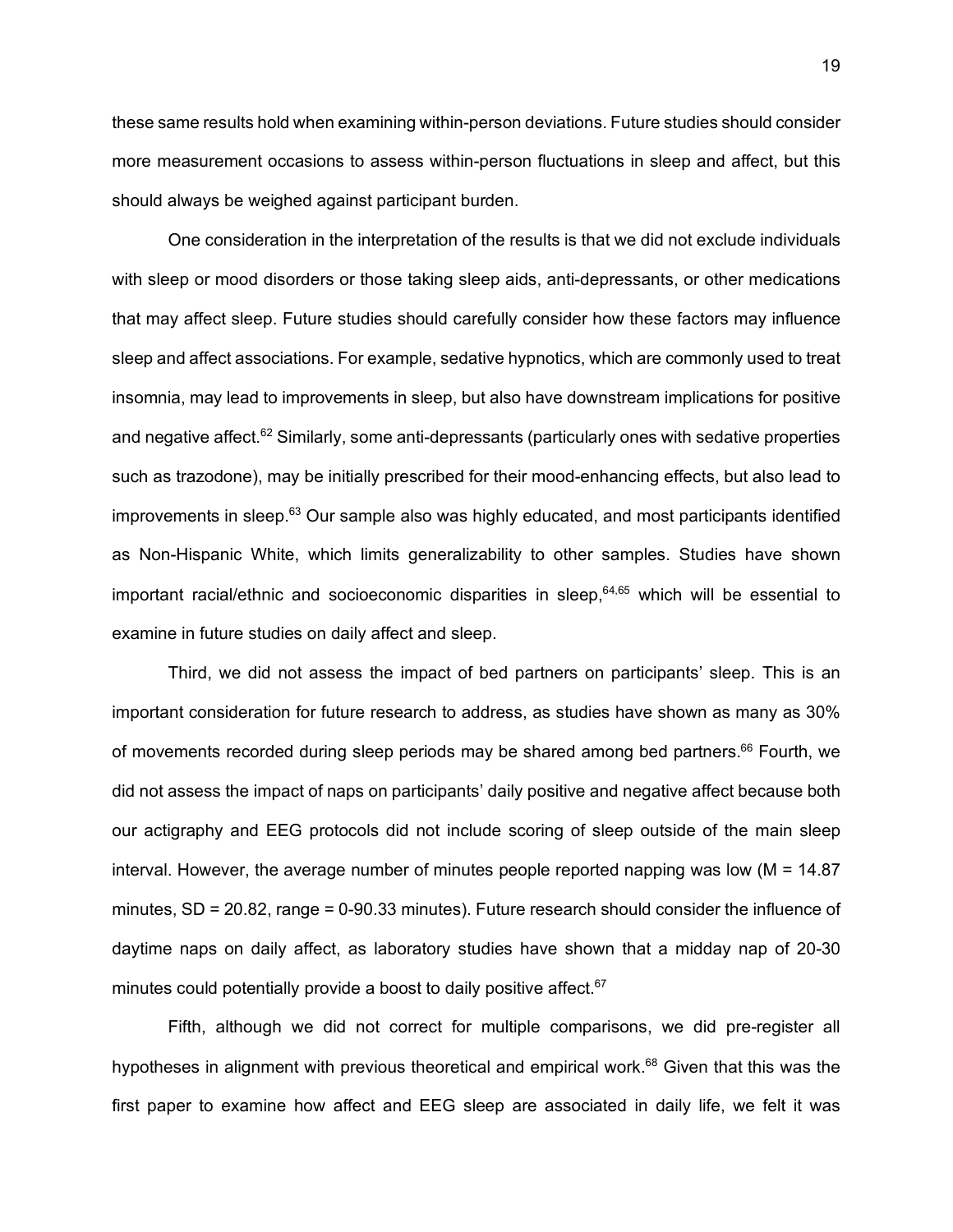important to examine affect in relation to all facets of EEG sleep (and to replicate previous findings with sleep diaries and actigraphy). Future studies should seek to replicate our results. Finally, we found that day of the week was associated with sleep and affect levels, such that weekends were associated with higher positive affect and longer sleep duration (across all three sleep measurement techniques) compared to weekdays, which supports findings from previous research.<sup>69,70</sup> Future studies should systematically examine differences in sleep and affect associations by day of the week.

#### **4.6. Conclusion**

As sleep continues to be recognized as an important transdiagnostic cause and consequence of affective disturbances, it is imperative that emerging innovations in sleep devices: 1) reduce patient burden, 2) increase ecological validity of results, and 3) validly and reliably assess sleep. Ambulatory single-channel EEG is a promising tool to address these issues due its portability and potential for high-resolution insights. Given the high comorbidity of sleep problems and affective disorders, it is critical to understand how the associations between these variables unfold in everyday life using rigorous measures. Our results indicate that some self-reported sleep parameters are bidirectionally associated with positive and negative affect, although patterns were more consistent and robust for affect predicting sleep than vice versa. The same relationships were not observed for EEG measures of sleep. Researchers should consider the utility of multiple sleep assessment methods to examine in relation to daily affect in future studies.

#### **All data and R code are available on Open Science Framework at:**

[https://osf.io/wku6e/?view\\_only=11ffa520f77d4cfdb625fd23744baf51](https://osf.io/wku6e/?view_only=11ffa520f77d4cfdb625fd23744baf51)

**Acknowledgements:** Funding for this study included NIH/NIAID R01AI128359-01 (to Taylor, Slavish, Dietch, Messman), DoD-VA 1I01CU000144-01 (to Taylor and Slavish), the Foundation for Rehabilitation Psychology (to Dietch), and General Sleep Corporation (to Dietch; provided study equipment). We would also like to thank and acknowledge the research assistants who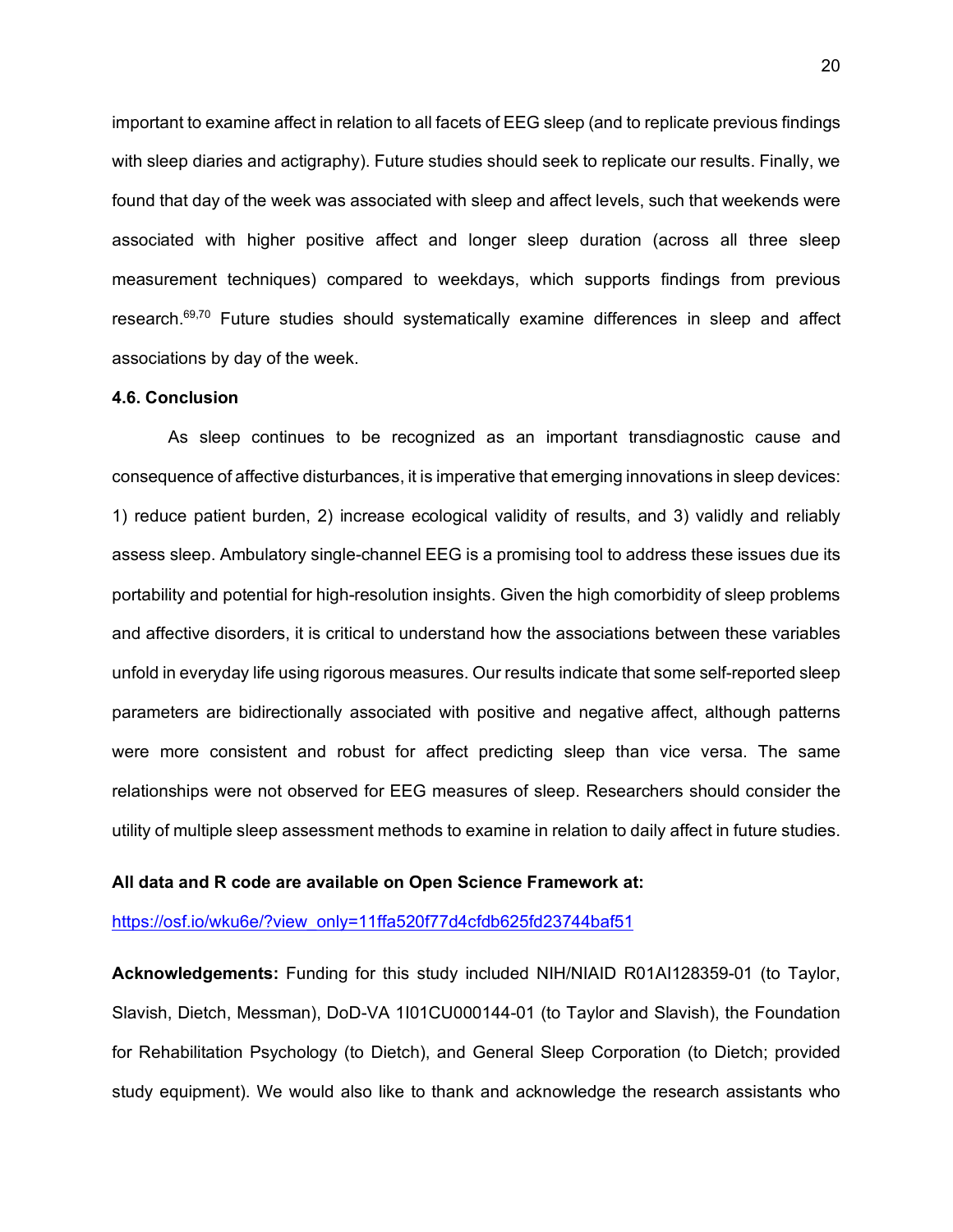made this project possible: Kirti Veeramachaneni, Aurora Brown, Ryan Moore, Jenny Quinn, Bella Scott, Hanan Rafiuddin, Stormie Garza, Michelle Liu, Ian Dadeboe, Cynthia Yan, Cristabel Abi-Hanna, Sara Koh, and Emily Bready.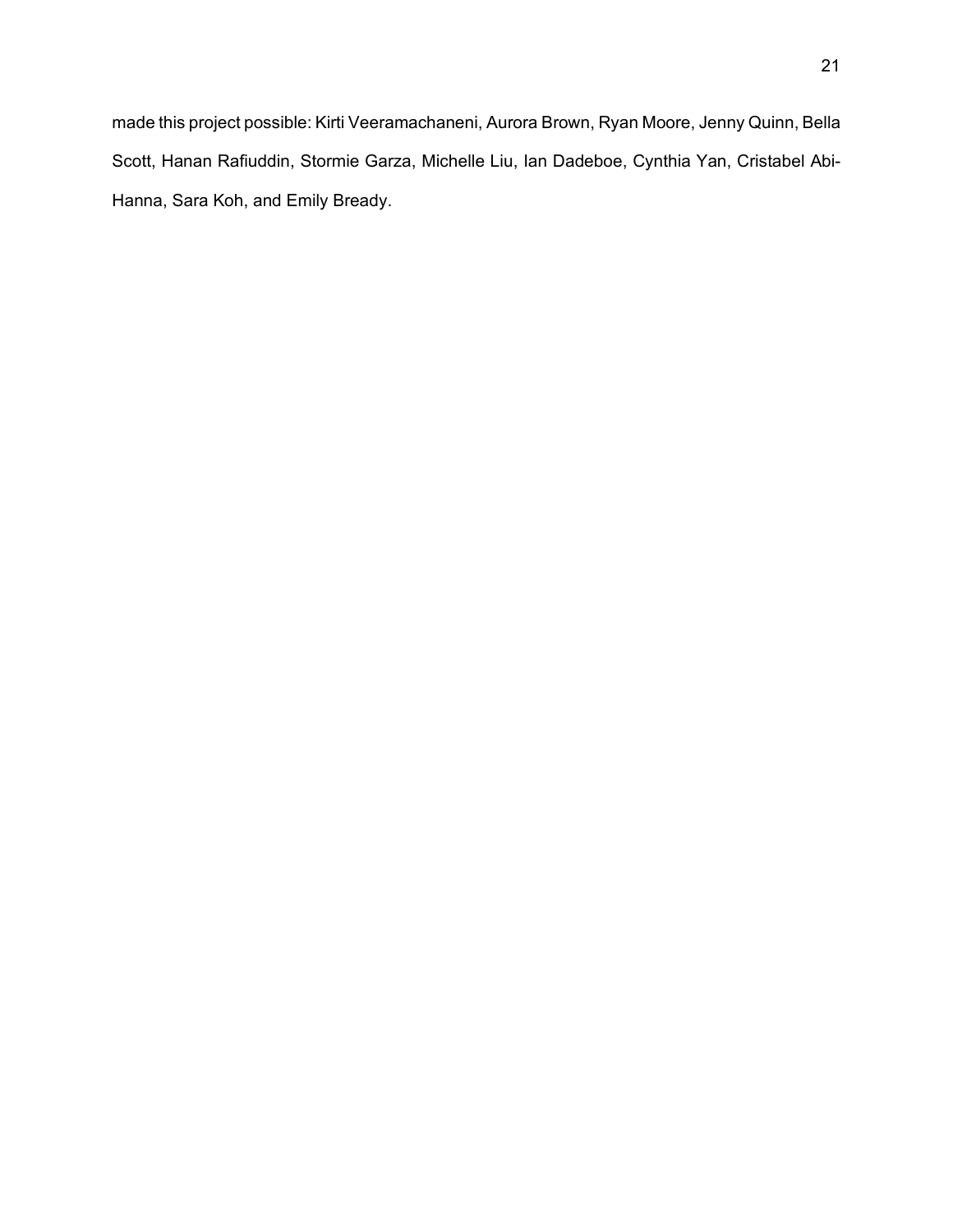#### **References**

- 1. Kronholm E, Laatikainen T, Peltonen M, Sippola R, Partonen T. Self-reported sleep duration, all-cause mortality, cardiovascular mortality and morbidity in Finland. Sleep Med. 2011;12:215-221.
- 2. Emmons RA, McCullough ME. Counting blessings versus burdens: An experimental investigation of gratitude and subjective well-being in daily life (Study 3). J Pers Soc Psychol. 2003;84:377-389.
- 3. Garcia C, Zhang L, Holt K, Hardeman R, Peterson B. Latina adolescent sleep and mood: An ecological momentary assessment pilot study. J Child Adol Psy Nurs. 2014;27:131- 141.
- 4. Kalmbach DA, Pillai V, Roth T, Drake CL. The interplay between daily affect and sleep: A 2-week study of young women. J Sleep Res. 2014:636-645.
- 5. Tavernier R, Choo SB, Grant K, Adam EK. Daily affective experiences predict objective sleep outcomes among adolescents. J Sleep Res. 2016;25:62-69.
- 6. Konjarski M, Murray G, Lee VV, Jackson ML. Reciprocal relationships between daily sleep and mood: A systematic review of naturalistic prospective studies. Sleep Med Rev. 2018;42:47-58.
- 7. Cousins JC, Whalen DJ, Dahl RE, Forbes EE, Olino TM, Ryan ND. The bidirectional association between daytime affect and nighttime sleep in youth with anxiety and depression. J Pediatr Psychol. 2011;36:969-979.
- 8. Kouros CD, El-Sheikh M. Daily mood and sleep: Reciprocal relations and links with adjustment problems. J Sleep Res. 2014;27:132-141.
- 9. Doane LD, Thurston EC. Associations between sleep, daily experiences, and loneliness in adolescence: Evidence of moderating and bidirectional pathways. J Adolescence. 2014;37:145-154.
- 10. Takano K, Sakamoto S, Tanno Y. Repetitive thoughts impairs sleep quality: An experience sampling study. Behav Ther. 2014;45:625-634.
- 11. Jackowska M, Brown J, Ronaldson A, Steptoe A. The impact of a brief gratitude intervention on subjective well-being, biology and sleep. Health Psychol. 2015;21:2207- 2217.
- 12. Vandekerckhove M, Weiss R, Schotte C, et al. The role of presleep negative emotion in sleep physiology. Psychophysiology. 2011;48:1738-1744.
- 13. Schmidt RE, Van der Linden M. Feeling too regretful to fall asleep: Experimental activation of regret delays sleep onset. Cognitive Ther Res. 2013;37:872-880.
- 14. Talbot LS, McGlinchey EL, Kaplan KA, Dahl RE, Harvey A. Sleep deprivation in adolescents and adults: Changes in affect. Emotion. 2010;10:831-841.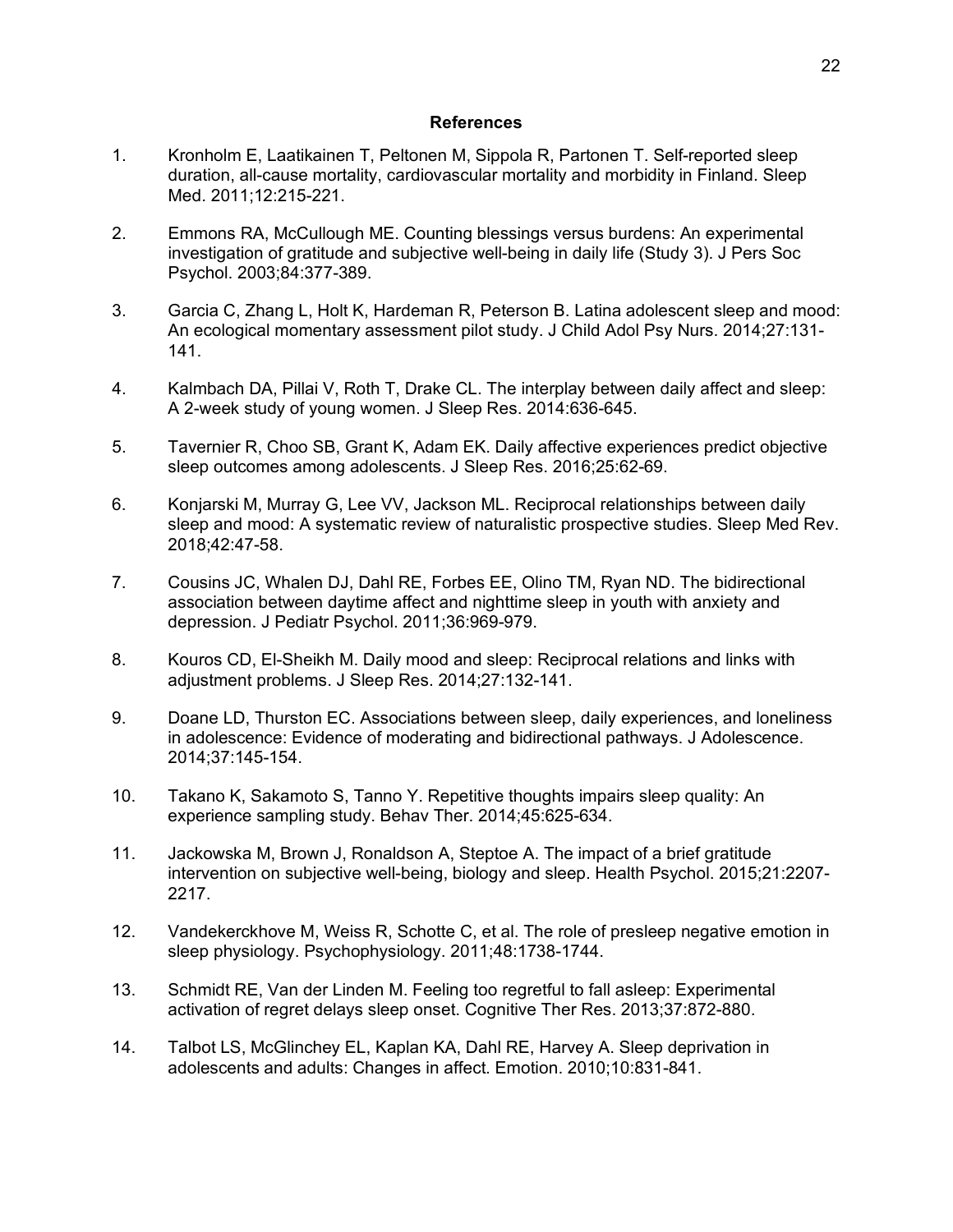- 15. Gujar N, Yoo S-S, Hu P, Walker M. Sleep deprivation amplifies reactivity of brain reward networks, biasing the apprasial of positive emotional experiences. J Neurosci. 2011;31:4466-4474.
- 16. Minkel JD, Banks S, Htaik O, et al. Sleep deprivation and stressors: evidence for elevated negative affect in response to mild stressors when sleep deprived. Emotion. 2012;12:1015-1020.
- 17. Pilcher JJ, Callan C, Posey JL. Sleep deprivation affects reactivity to positive but not negative stimuli. J Psychosom Res. 2015;79:657-662.
- 18. Yoo S-S, Gujar N, Hu P, Jolesz FA, Walker M. The human emotional brain without sleep — a prefrontal amygdala disconnect. Curr Biol. 2007;17:R877-R878.
- 19. Carney CE, Buysse DJ, Ancoli-Israel S, et al. The consensus sleep diary: Standardizing prospective sleep self-monitoring. Sleep. 2012;35:287-302.
- 20. Ancoli-Israel S, Cole R, Alessi C, Chambers M, Moorcroft W, Pollak CP. The role of actigraphy in the study of sleep and circadian rhythms. Sleep. 2003;26:342-392.
- 21. Lichstein KL, Stone KC, Donaldson J, et al. Actigraphy validation with insomnia. Sleep. 2006;29:232-239.
- 22. Williams JM, Taylor DJ, Slavish DC, et al. Validity of actigraphy in young adults with insomnia. Behavioral sleep medicine. 2018:1-16.
- 23. Lemola S, Ledermann T, Friedman EM. Variability of sleep duration is related to subjective sleep quality and subjective well-being: An actigraphy study. Plos One. 2013;8:e71292.
- 24. Tryon, Warren W. Issues of validity in actigraphic sleep assessment. Sleep. 2004;27:158-165.
- 25. Van Zundert RMP, Van Roekel E, Engels RCME, Scholte RHJ. Reciprocal associations between adolescents' night-time sleep and daytime affect and the role of gender and depressive symptoms. J Youth Adolescence. 2013;44:556-569.
- 26. Könen T, Dirk J, Leonhardt A, Schmiedek F. The interplay between sleep behavior and affect in elementary school children's daily life. J Exp Child Psychol. 2016;150:1-15.
- 27. Jones F, Fletcher B. Taking work home: A study of daily fluctuations in work stressors, effects on moods and impacts on marital partners. J Occup Organ Psych. 1996;69:89- 106.
- 28. Simor P, Krietsch KN, Köteles F, Mccrae CS. Day-to-day variation of subjective sleep quality and emotional states among healthy university students — a 1-week prospective study. Int J Behav Med. 2015;22:625-634.
- 29. De Wild-Hartmann JA, Wichers M, Van Bemmel AL, Derom C, Thiery E, Jacobs N. Dayto-day associations between subjective sleep and affect in regard to future depression in a female population-based sample. Brit J Psychiat. 2013;202:407-412.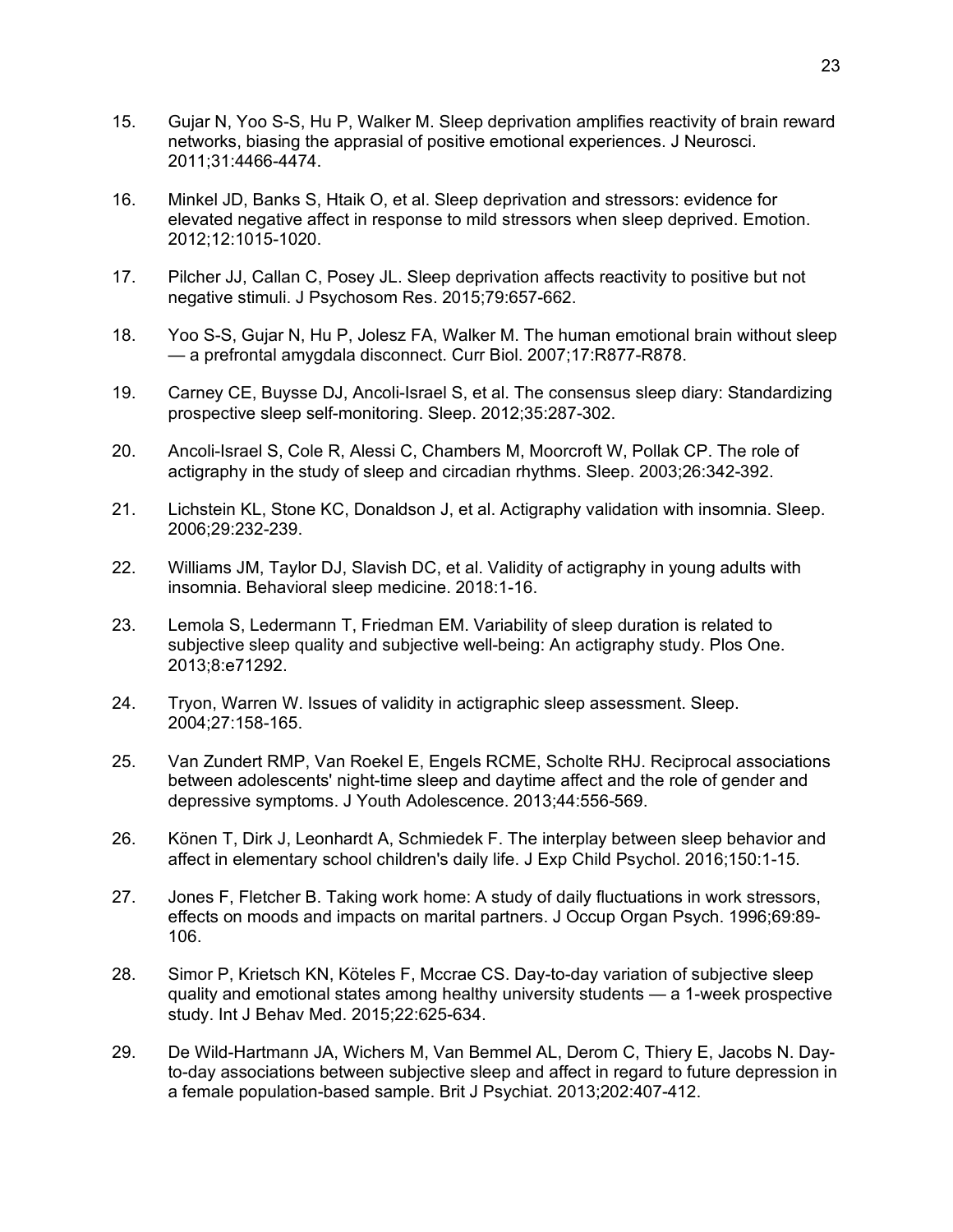- 30. Totterdell P, Reynolds S, Parkinson B, Briner RB. Associations of sleep with everyday mood, minor symptoms and social interaction experience. Sleep. 1994;17:466-475.
- 31. McCrae CS, Mcnamara JPH, Rowe MA, Dzierzewski JM, Dirk J, Marsiske M. Sleep and affect in older adults: Using multilevel modeling to examine daily associations. J Sleep Res. 2008;17:42-53.
- 32. Lauritsen L, Andersen L, Olsson E, Søndergaard SR, Nørregaard LB, Løventoft PK. Usability, acceptability, and adherence to an electronic self-monitoring system in patients with major depression discharged from inpatient wards. J Med Internet Res. 2017;19:1- 17.
- 33. Morin CM, Belleville G, Bélanger L, Ivers H. The Insomnia Severity Index: psychometric indicators to detect insomnia cases and evaluate treatment response. Sleep. 2011;34:601-608.
- 34. Rush AJ, Trivedi MH, Ibrahim HM, et al. The 16-Item Quick Inventory of Depressive Symptomatology (QIDS), clinician rating (QIDS-C), and self-report (QIDS-SR): a psychometric evaluation in patients with chronic major depression. Biological psychiatry. 2003;54:573-583.
- 35. Harris PA, Taylor R, Thielke R, Payne J, Gonzalez N, Conde JG. Research electronic data capture (REDCap) – A metadata-driven methodology and workflow process for providing translational research informatics support. J Biomed Inform. 2009;42:377-381.
- 36. Kaplan RF, Wang Y, Loparo KA, Kelly MR, Bootzin RR. Performance evaluation of an automated single-channel sleep-wake detection algorithm Nat Sci Sleep. 2014;6:113.
- 37. Wang Y, Loparo KA, Kelly MR, Kaplan RF. Evaluation of an automated single-channel sleep staging algorithm. Nature and science of sleep. 2015;7:101.
- 38. Rijsketic JM, Dietch, J.R., Wardle-Pinkston, S., & Taylor, D.J. Actigraphy (Actiware) Scoring Hierarchy Manual. insomnia.arizona.edu/actigraphy. Published 2020. Accessed June, 22, 2020.
- 39. Marino M, Li Y, Rueschman MN, et al. Measuring sleep: accuracy, sensitivity, and specificity of wrist actigraphy compared to polysomnography. Sleep. 2013;36:1747- 1755.
- 40. Coursey RD, Frankel BL, Gaarder KR, Mott DE. A comparison of relaxation techniques with electrosleep therapy for chronic sleep-onset insomnia: A sleep-EEG study. Biofeedback Self Regul. 1980;5:57-73.
- 41. Watson D, Clark LA, Tellegen A. Development and validation of brief measures of positive and negative affect: The PANAS scales. J Pers Soc Psychol. 1988;54:1063.
- 42. Team RC. R: A language and environment for statistical computing. ISBN 3-900051-07- 0. 2013.
- 43. Pinheiro J, Bates D, DebRoy S, Sarkar D, Team RC. nlme: Linear and nonlinear mixed effects models. R package version 31-137. 2018.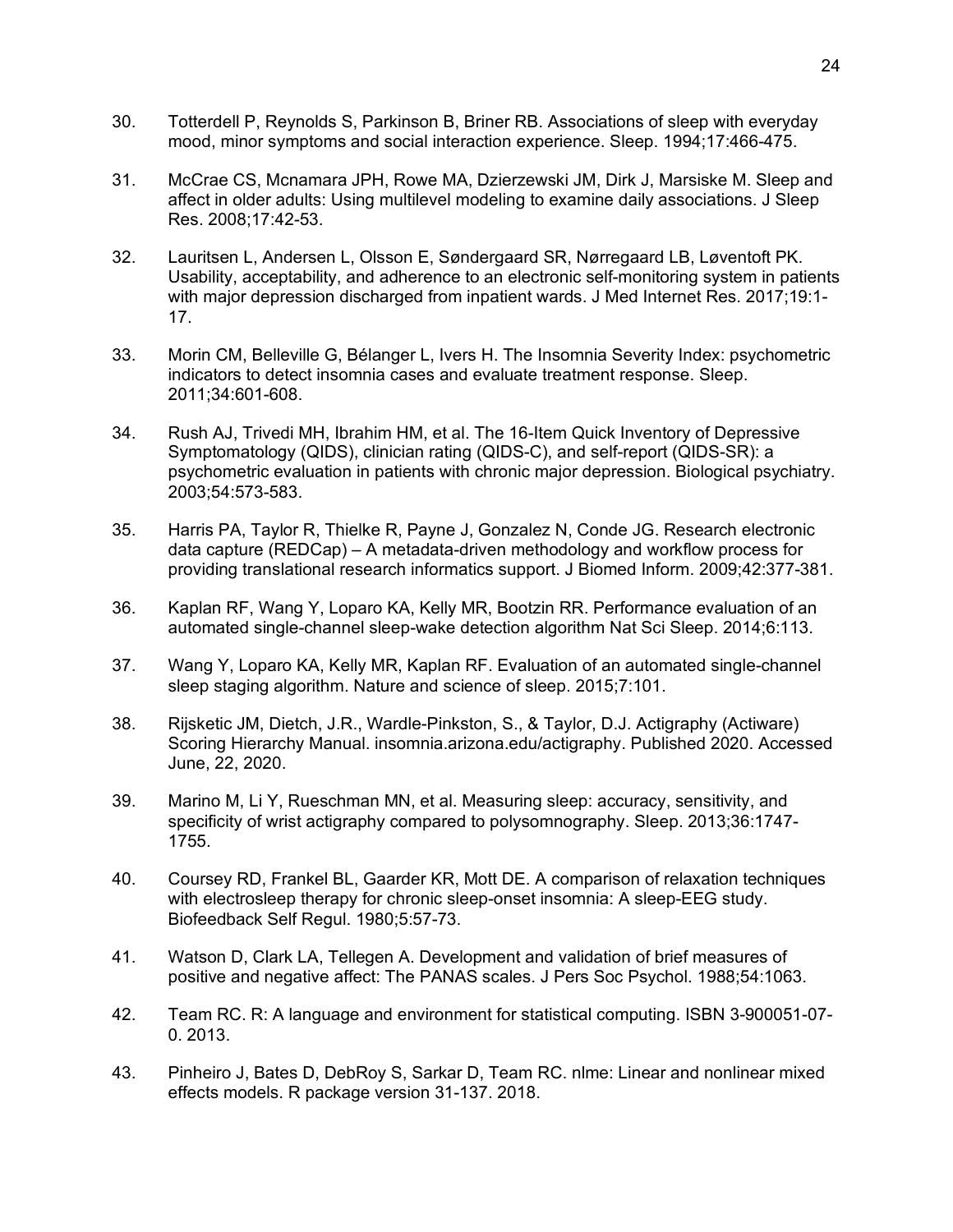- 44. Reyner A, Horne JA. Gender-and age-related differences in sleep determined by homerecorded sleep logs and actimetry from 400 adults. Sleep. 1995;18:127-134.
- 45. Dijk DJ, Beersma DGM, Bloem GM. Sex differences in the sleep EEG of young adults: Visual scoring and spectral analysis. Sleep. 1989;12:500-507.
- 46. Walsleben JA, Kapur VK, Newman AB, et al. Sleep and reported daytime sleepiness in normal subjects: The Sleep Heart Health Study. Sleep. 2004;27:293-298.
- 47. Barrett LF. Discrete emotions or dimensions? The role of valence focus and arousal focus. Cognition & Emotion. 1998;12:579-599.
- 48. Stone AA, Schwartz JE, Schkade D, Schwarz N, Krueger A, Kahneman D. A population approach to the study of emotion: diurnal rhythms of a working day examined with the Day Reconstruction Method. Emotion. 2006;6:139-149.
- 49. Gavriloff D, Sheaves B, Juss A, Espie CA, Miller CB, Kyle SD. Sham sleep feedback delivered via actigraphy biases daytime symptom reports in people with insomnia: Implications for insomnia disorder and wearable devices. Journal of sleep research. 2018;27:e12726.
- 50. Jenkins BN, Hunter JF, Richardson MJ, Conner TS, Pressman SD. Affect variability and predictability: Using recurrence quantification analysis to better understand how the dynamics of affect relate to health. Emotion. 2019.
- 51. Rumble ME, White KH, Benca RM. Sleep disturbances in mood disorders. Psychiatric Clinics. 2015;38:743-759.
- 52. Perlis ML, Nielsen TA. Mood regulation, dreaming and nightmares: Evaluation of a desensitization function for REM sleep. Dreaming. 1993;3:243.
- 53. Buysse DJ, Kupfer DJ, Frank E, Monk TH, Ritenour A, Ehlers CL. Electroencephalographic sleep studies in depressed outpatients treated with interpersonal psychotherapy: I. Baseline studies in responders and nonresponders. Psychiatry research. 1992;42:13-26.
- 54. Pillar G, Malhotra A, Lavie P. Post-traumatic stress disorder and sleep—what a nightmare! Sleep Medicine Reviews. 2000;4:183-200.
- 55. Weinberg MK, Noble JM, Hammond TG. Sleep well feel well: An investigation into the protective value of sleep quality on subjective well‐being. Australian journal of psychology. 2016;68:91-97.
- 56. Pilcher JJ, Ott ES. The relationships between sleep and measures of health and weilbeing in college students: A repeated measures approach. Behav Med. 1998;23:170- 178.
- 57. Lauderdale DS, Knutson KL, Yan LL, Liu K, Rathouz PJ. Self-reported and measured sleep duration: How similar are they? Epidemiology. 2008;19:838-845.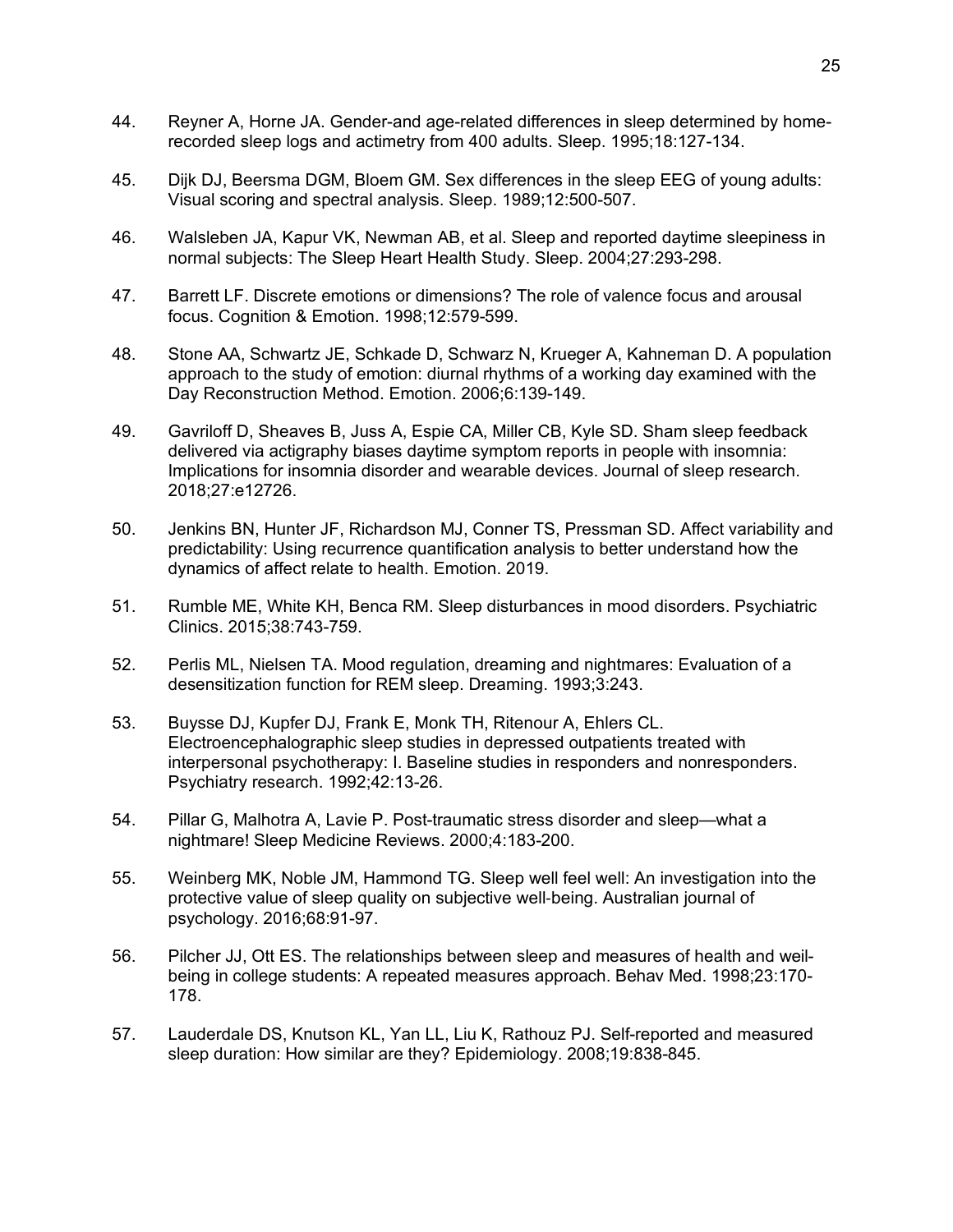- 58. Pressman SD, Jenkins BN, Kraft TL, Rasmussen H, Scheier M. The whole is not the sum of its parts: Specific types of positive affect influence sleep differentially. Emotion. 2017;17:1-16.
- 59. Haynes PL, Bootzin RR, Smith L, Stevens S. Sleep and aggression in substance abusing adolescents: Results from an integrative behavioral sleep-treatment pilot program. Sleep. 2006;29:695-718.
- 60. Dagys N, McGlinchey EL, Talbot LS, Kaplan KA, Dahl RE, Harvey AG. Double trouble? The effects of sleep deprivation and chronotype on adolescent affect. Journal of child psychology and psychiatry, and allied disciplines. 2012;53:660-667.
- 61. Wohlgemuth WK, Edinger JD, Fins AI, Sullivan RJ. How many nights are enough? The short-term stability of sleep parameters in elderly insomniacs and normal sleepers. Psychophysiology. 1999;36:233-244.
- 62. Creado S, Plante DT. An update on the use of sedative-hypnotic medications in psychiatric disorders. Current psychiatry reports. 2016;18:78.
- 63. Liu Y, Xu X, Dong M, Jia S, Wei Y. Treatment of insomnia with tricyclic antidepressants: a meta-analysis of polysomnographic randomized controlled trials. Sleep Medicine. 2017;34:126-133.
- 64. Chen X, Wang R, Zee P, et al. Racial/ethnic differences in sleep disturbances: the Multi-Ethnic Study of Atherosclerosis (MESA). Sleep. 2015;38:877-888.
- 65. Grandner MA, Williams NJ, Knutson KL, Roberts D, Jean-Louis G. Sleep disparity, race/ethnicity, and socioeconomic position. Sleep medicine. 2016;18:7-18.
- 66. Pankhurst FP, Home J. The influence of bed partners on movement during sleep. Sleep. 1994;17:308-315.
- 67. Faraut B, Andrillon T, Vecchierini M-F, Leger D. Napping: a public health issue. From epidemiological to laboratory studies. Sleep medicine reviews. 2017;35:85-100.
- 68. Burlig F. Improving transparency in observational social science research: A preanalysis plan approach. Economics Letters. 2018;168:56-60.
- 69. Stone AA, Schneider S, Harter JK. Day-of-week mood patterns in the United States: On the existence of 'Blue Monday','Thank God it's Friday'and weekend effects. The Journal of Positive Psychology. 2012;7:306-314.
- 70. Åkerstedt T, Ghilotti F, Grotta A, et al. Sleep duration and mortality–Does weekend sleep matter? Journal of sleep research. 2019;28:e12712.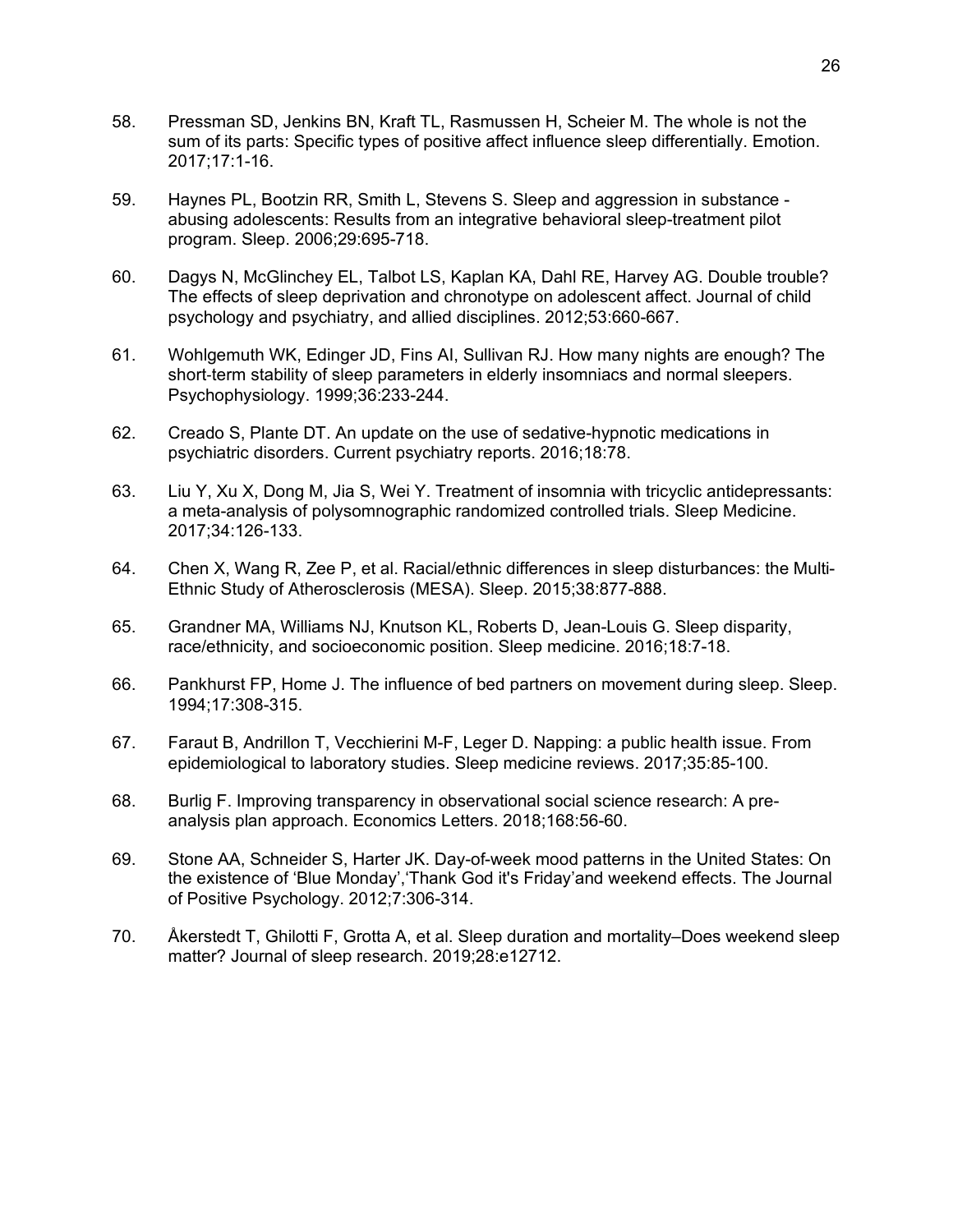#### Table 1.

#### *Participant Characteristics*

|                     | M      | SD    | <b>Intraclass</b><br>correlation<br>coefficients:<br>Amount of<br>between-person<br>variation | Intraclass<br>correlation<br>coefficients:<br>Amount of<br>within-person<br>variation |  |  |  |
|---------------------|--------|-------|-----------------------------------------------------------------------------------------------|---------------------------------------------------------------------------------------|--|--|--|
| Age                 | 32.65  | 10.07 |                                                                                               | $\overline{a}$                                                                        |  |  |  |
| Depressive symptoms | 6.40   | 4.01  |                                                                                               | --                                                                                    |  |  |  |
| Insomnia symptoms   | 8.88   | 5.66  |                                                                                               |                                                                                       |  |  |  |
| Education (years)   | 16.81  | 2.26  |                                                                                               |                                                                                       |  |  |  |
| EEG TST (min.)      | 381.14 | 73.73 | 20%                                                                                           | 80%                                                                                   |  |  |  |
| EEG SE (%)          | 82.57  | 8.77  | 46%                                                                                           | 52%                                                                                   |  |  |  |
| EEG SOL (min.)      | 30.73  | 29.50 | 43%                                                                                           | 57%                                                                                   |  |  |  |
| EEG WASO (min.)     | 43.75  | 43.86 | 22%                                                                                           | 78%                                                                                   |  |  |  |
| EEG REM (min.)      | 93.56  | 41.84 | 39%                                                                                           | 61%                                                                                   |  |  |  |
| EEG SWS (min.)      | 83.57  | 29.66 | 48%                                                                                           | 52%                                                                                   |  |  |  |
| Acti TST (min.)     | 387.06 | 73.90 | 32%                                                                                           | 68%                                                                                   |  |  |  |
| Acti SE (%)         | 83.01  | 7.18  | 41%                                                                                           | 59%                                                                                   |  |  |  |
| Acti SOL (min.)     | 13.72  | 15.33 | 28%                                                                                           | 72%                                                                                   |  |  |  |
| Acti WASO (min.)    | 46.55  | 23.92 | 50%                                                                                           | 50%                                                                                   |  |  |  |
| Diary TST (min.)    | 405.91 | 90.54 | 24%                                                                                           | 76%                                                                                   |  |  |  |
| Diary SE (%)        | 86.63  | 13.84 | 22%                                                                                           | 78%                                                                                   |  |  |  |
| Diary SOL (min.)    | 20.70  | 29.65 | 38%                                                                                           | 62%                                                                                   |  |  |  |
| Diary WASO (min.)   | 15.01  | 17.50 | 22%                                                                                           | 78%                                                                                   |  |  |  |
| Positive affect     | 22.89  | 8.44  | 76%                                                                                           | 24%                                                                                   |  |  |  |
| Negative affect     | 12.45  | 3.31  | 58%                                                                                           | 42%                                                                                   |  |  |  |

*Note.* EEG = Electroencephalogram, TST = Total Sleep Time (in minutes), SE = Sleep Efficiency (TST/time in bed x 100), SOL = Sleep Onset Latency (in minutes), WASO = Wakeafter-sleep-onset (in minutes), REM = Rapid Eye Movement Sleep (in minutes), SWS = Slow Wave Sleep (in minutes). Acti = actigraphy. Diary = sleep diary. Depressive symptoms were measured using the total score on the Quick Inventory of Depressive Symptoms scale (range of possible scores = 0 to 18). Insomnia symptoms were measured using the Insomnia Severity Index (range of possible scores = 0 to 25).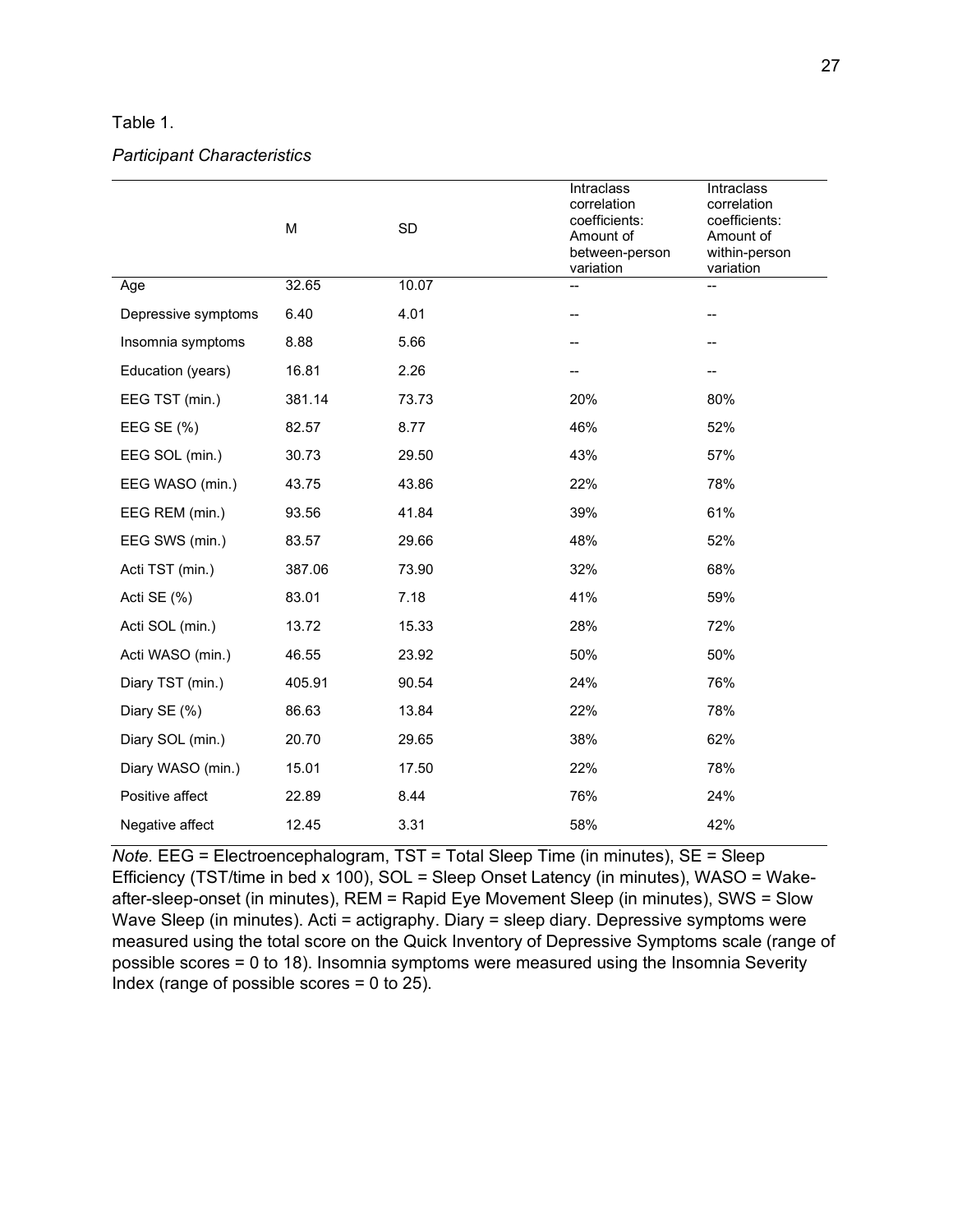#### Table 2.

#### *Morning Positive and Negative Affect Predicting Sleep That Night*

|            |                                       |         | <b>TSTp</b>      |       |         | <b>SEp</b>       |       |         | <b>WASOp</b>     |       |         | <b>SOLp</b>      |       |        | <b>REMp</b>    |       |      | <b>DEEPp</b>   |       |
|------------|---------------------------------------|---------|------------------|-------|---------|------------------|-------|---------|------------------|-------|---------|------------------|-------|--------|----------------|-------|------|----------------|-------|
|            | <b>Predictors</b>                     | b       | 95% CI           | D     | b       | 95% CI           | D     | b       | 95% CI           | D     | b       | 95% CI           | n     | b      | 95% CI         | D     | b    | 95% CI         | p     |
|            | <b>Fixed Effects</b>                  |         |                  |       |         |                  |       |         |                  |       |         |                  |       |        |                |       |      |                |       |
|            | Daily PA (lagged)                     | < 0.01  | $-0.03 - 0.03$   | 0.814 | 0.01    | $-0.18 - 0.20$   | 0.938 | < 0.01  | $-0.01 - 0.01$   | 0.928 | < 0.01  | $-0.01 - 0.01$   | 0.382 | < 0.01 | $-0.01 - 0.02$ | 0.569 | 0.01 | $-0.00 - 0.01$ | 0.183 |
|            | Daily NA (lagged)                     | 0.05    | $-0.01 - 0.10$   | 0.085 | 0.16    | $-0.18 - 0.50$   | 0.365 | < 0.01  | $-0.02 - 0.02$   | 0.944 | < 0.01  | $-0.02 - 0.01$   | 0.600 | 0.03   | $0.01 - 0.05$  | 0.008 | 0.01 | $-0.01 - 0.02$ | 0.527 |
|            | <b>Random Effects</b>                 |         |                  |       |         |                  |       |         |                  |       |         |                  |       |        |                |       |      |                |       |
|            | $\overline{\sigma^2}$                 |         | 1.32             |       |         | 56.24            |       |         | 0.23             |       |         | 0.15             |       |        | 0.24           |       |      | 0.12           |       |
| EEG        | T <sub>00</sub>                       |         | $0.42$ id        |       |         | 56.63 id         |       |         | $0.31$ id        |       |         | $0.11$ id        |       |        | $0.16$ id      |       |      | $0.13$ id      |       |
|            | ICC                                   |         | 0.24             |       |         |                  |       |         | 0.57             |       |         | 0.42             |       |        | 0.4            |       |      | 0.51           |       |
|            | N                                     |         | $77$ id          |       |         | 77 id            |       |         | 78 id            |       |         | 78 id            |       |        | 78 id          |       |      | 78 id          |       |
|            | Observations                          |         | 407              |       |         | 407              |       |         | 412              |       |         | 412              |       |        | 412            |       |      | 412            |       |
|            | Marginal $R^2$ /<br>Conditional $R^2$ |         | 0.031 / 0.265    |       |         | 0.074 / NA       |       |         | 0.047 / 0.592    |       |         | 0.066 / 0.458    |       |        | 0.059 / 0.433  |       |      | 0.022 / 0.520  |       |
|            |                                       |         | <b>TSTa</b>      |       |         | <b>SEa</b>       |       |         | <b>WASOa</b>     |       |         | SOLa             |       |        |                |       |      |                |       |
|            | Predictors                            | b       | 95% CI           | D     | b       | 95% CI           | D     | b       | 95% CI           | D     | b       | 95% CI           | n     |        |                |       |      |                |       |
|            | <b>Fixed Effects</b>                  |         |                  |       |         |                  |       |         |                  |       |         |                  |       |        |                |       |      |                |       |
|            | Daily PA (lagged)                     | $-0.02$ | $-0.04 - 0.01$   | 0.124 | $-0.16$ | $-0.31 - -0.01$  | 0.032 | 0.01    | $-0.46 - 0.48$   | 0.975 | 0.25    | $-0.17 - 0.66$   | 0.239 |        |                |       |      |                |       |
|            | Daily NA (lagged)                     | 0.06    | $0.01 - 0.10$    | 0.009 | 0.17    | $-0.08 - 0.42$   | 0.188 | 0.24    | $-0.54 - 1.02$   | 0.548 | $-0.21$ | $-0.90 - 0.48$   | 0.548 |        |                |       |      |                |       |
|            | <b>Random Effects</b>                 |         |                  |       |         |                  |       |         |                  |       |         |                  |       |        |                |       |      |                |       |
|            | $\sigma^2$                            |         | 1.09             |       |         | 39.36            |       |         | 395.32           |       |         | 311.21           |       |        |                |       |      |                |       |
|            | $T_{00}$                              |         | $0.56$ id        |       |         | 24.67 id         |       |         | 392.52 id        |       |         | 113.65 id        |       |        |                |       |      |                |       |
| Actigraphy | ICC                                   |         | 0.34             |       |         |                  |       |         |                  |       |         |                  |       |        |                |       |      |                |       |
|            | $\mathsf{N}$                          |         | 75 id            |       |         | 75 id            |       |         | 76 id            |       |         | 76 id            |       |        |                |       |      |                |       |
|            | Observations                          |         | 448              |       |         | 448              |       |         | 454              |       |         | 454              |       |        |                |       |      |                |       |
|            | Marginal $R^2$ /                      |         |                  |       |         |                  |       |         |                  |       |         |                  |       |        |                |       |      |                |       |
|            | Conditional R <sup>2</sup>            |         | 0.054 / 0.374    |       |         | 0.109 / NA       |       |         | 0.015 / NA       |       |         | 0.023 / NA       |       |        |                |       |      |                |       |
|            |                                       |         | <b>TSTd</b>      |       |         | <b>SEd</b>       |       |         | WASOd            |       |         | <b>SOLd</b>      |       |        |                |       |      |                |       |
|            | Predictors                            | b       | 95% CI           | D     | b       | 95% CI           | p     | b       | 95% CI           | D     | b       | 95% CI           | D     |        |                |       |      |                |       |
|            | <b>Fixed Effects</b>                  |         |                  |       |         |                  |       |         |                  |       |         |                  |       |        |                |       |      |                |       |
|            | Daily PA (lagged)                     | $-0.02$ | $-0.05 - 0.01$   | 0.179 | $-0.21$ | $-0.38 - -0.04$  | 0.018 | 0.02    | $-0.37 - 0.41$   | 0.914 | 0.30    | $-0.14 - 0.74$   | 0.179 |        |                |       |      |                |       |
|            | Daily NA (lagged)                     | 0.04    | $-0.01 - 0.08$   | 0.13  | $-0.16$ | $-0.45 - 0.14$   | 0.295 | $-0.14$ | $-0.81 - 0.52$   | 0.677 | 0.08    | $-0.67 - 0.83$   | 0.833 |        |                |       |      |                |       |
|            | <b>Random Effects</b>                 |         |                  |       |         |                  |       |         |                  |       |         |                  |       |        |                |       |      |                |       |
|            | $\overline{\sigma^2}$                 |         | 1.52             |       |         | 56.38            |       |         | 292.58           |       |         | 372              |       |        |                |       |      |                |       |
| Diary      |                                       |         | $0.54$ id        |       |         | 17.44 id         |       |         | 104.25 id        |       |         | 176.83 id        |       |        |                |       |      |                |       |
|            | $T_{00}$ ICC                          |         | 0.26             |       |         |                  |       |         |                  |       |         |                  |       |        |                |       |      |                |       |
|            | N                                     |         | 80 <sub>id</sub> |       |         | 80 <sub>id</sub> |       |         | 80 <sub>id</sub> |       |         | 80 <sub>id</sub> |       |        |                |       |      |                |       |
|            | Observations                          |         | 475              |       |         | 475              |       |         | 476              |       |         | 476              |       |        |                |       |      |                |       |
|            | Marginal $R^2$ /                      |         |                  |       |         |                  |       |         |                  |       |         |                  |       |        |                |       |      |                |       |
|            | Conditional R <sup>2</sup>            |         | 0.032 / 0.288    |       |         | 0.053 / NA       |       |         | 0.014 / NA       |       |         | 0.085 / NA       |       |        |                |       |      |                |       |

*Note.* Estimate represents *b* or the unstandardized regression weights, and 95% CI represents confidence intervals. **Bold** values represent significant effects of PA or NA on sleep outcomes. TST = Total Sleep Time, SE = Sleep Efficiency (TST/TIB x 100), WASO = Wake-after-sleep-onset, SOL = Sleep Onset Latency, NA = Negative Affect, PA = Positive Affect. Suffixes represent measurement type: -p = EEG, -a = Actigraphy, -d = Diary. All models controlled for gender, age, and day of the week.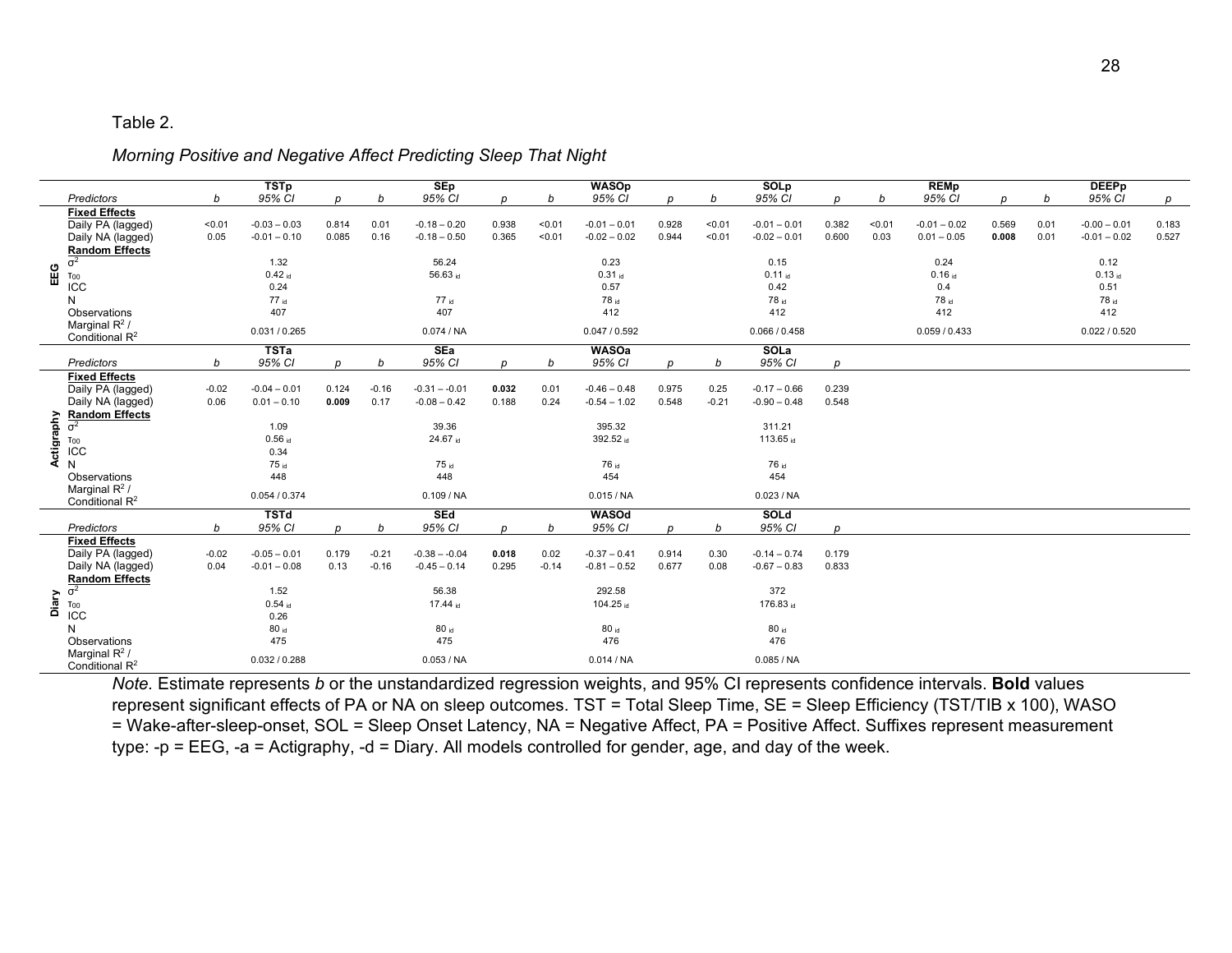#### Table 3.

#### **Positive Affect Negative Affect Negative Affect Negative Affect Fixed Effects Random Effects Fixed Effects Random Effects** *Predictors <sup>b</sup> 95% CI <sup>p</sup> σ2 τ00 <sup>N</sup> Obs Marginal R2/Conditional R2 <sup>b</sup> 95% CI <sup>p</sup> σ2 τ00 <sup>N</sup> Obs Marginal R2/Conditional R2* TSTp 0.29 -0.08 – 0.66 0.126 19.11 66.09 <sub>id</sub> 476 0.180/NA -0.05 -0.26 – 0.16 0.631 5.86 9.54 <sub>id</sub> 77 <sub>id</sub> 476 0.159 / N SEp 0.03 -0.03 0.341 19.18 66.07 $_{\rm id}$  77 id 476 0.178/NA -0.02 -0.05 0.02 0.333 5.85 9.55 $_{\rm id}$  77 id 476 0.160 / NA **EEG** REMp 0.64 -0.20 – 1.48 0.135 19.02 65.66 id 78 id 482 0.184/NA -0.15 -0.62 – 0.32 0.526 5.80 9.42 id 78 id 482 0.159 / NA 0EEPp 0.42 -0.77 – 1.60 0.488 19.10 65.65 <sub>id</sub> 482 0.181/NA -0.14 -0.79 – 0.51 0.678 5.80 9.42 <sub>id</sub> 482 0.159 / NA WASOp 0.38 -0.50 – 1.26 0.396 19.09 65.63 id 78 id 482 0.182/NA 0.17 -0.32 – 0.65 0.492 5.80 9.42 id 78 id 482 0.159 / NA SOLp -1.01 -2.11-0.09 0.073 18.97 65.67 <sub>id</sub> 78 <sub>id</sub> 482 0.186/NA 0.06 -0.55-0.67 0.855 5.80 9.42 <sub>id</sub> 78 <sub>id</sub> 482 0.158 / NA **Fixed Effects Random Effects Fixed Effects Random Effects** *Predictors <sup>b</sup> 95% CI <sup>p</sup> σ2 τ00 <sup>N</sup> Obs Marginal R2/Conditional R2 <sup>b</sup> 95% CI <sup>p</sup> σ2 τ00 <sup>N</sup> Obs Marginal R2/Conditional R2* TSTa 0.25 -0.14 – 0.63 0.21 18.84 69.53 id 75 id 523 0.209/NA -0.15 -0.37 – 0.08 0.198 6.53 10.10 id 75 id 523 0.163 / NA Actigraphy **Actigraphy** SEa 0.05 -0.01-0.11 0.13 18.80 69.56 <sub>id</sub> 75 <sub>id</sub> 523 0.211/NA -0.01 -0.04-0.03 0.754 6.55 10.09 <sub>id</sub> 75 <sub>id</sub> 523 0.160 / NA WASOa 0.01 -0.01 $-$  0.03 0.338 18.71 68.99 id 76 id 530 0.216/NA 0.01 -0.01 -0.02 0.306 6.75 10.01 id 76 id 530 0.155 / NA SOLa 0.01 -0.01 -0.03 0.418 18.72 68.96<sub> id</sub> 76 <sub>id</sub> 530 0.216/NA -0.01 -0.02 – 0.01 0.321 6.75 10.01 <sub>id</sub> 76 id 530 0.155 / NA **Fixed Effects Random Effects Fixed Effects Random Effects** *Predictors <sup>b</sup> 95% CI <sup>p</sup> σ2 τ00 <sup>N</sup> Obs Marginal R2/Conditional R2 <sup>b</sup> 95% CI <sup>p</sup> σ2 τ00 <sup>N</sup> Obs Marginal R2/Conditional R2* TSTd 0.36 0.05 – 0.66 **0.024** 18.14 66.66 id 80 id 554 0.234 / NA -0.09 -0.27 – 0.10 0.348 6.51 9.56 id 80 id 554 0.164 / NA **Diary** SEd 0.05 0.00 – 0.09 **0.044** 18.18 66.65 id 80 id 554 0.233 / NA -0.01 -0.03 – 0.02 0.594 6.52 9.56 id 80 id 554 0.164 / NA WASOd -0.02 -0.04 – 0.00 0.116 19.28 66.38 id 80 id 557 0.220 / NA 0.02 0.00 – 0.03 **0.011** 6.47 9.55 id 80 id 557 0.168 / NA SOLd -0.03 -0.05 – -0.01 **0.001** 18.92 66.43 id 80 id 557 0.233 / NA <0.01 -0.01 – 0.01 0.663 6.55 9.54 id 80 id 557 0.158 / NA

#### *Sleep Predicting Next-Morning Positive and Negative Affect*

*Note.* Estimate represents *b* or the unstandardized regression weights, and 95% CI represents confidence intervals. **Bold** values represent significant effects of PA or NA on sleep outcomes. TST = Total Sleep Time, SE = Sleep Efficiency (TST/TIB x 100), WASO = Wake-after-sleep-onset, SOL = Sleep Onset Latency, NA = Negative Affect, PA = Positive Affect. Suffixes represent measurement type: -p = EEG, -a = Actigraphy, -d = Diary. All models controlled for the reciprocal affect (e.g. controlling for negative affect in models predicting positive affect), gender, age, and day of the week.